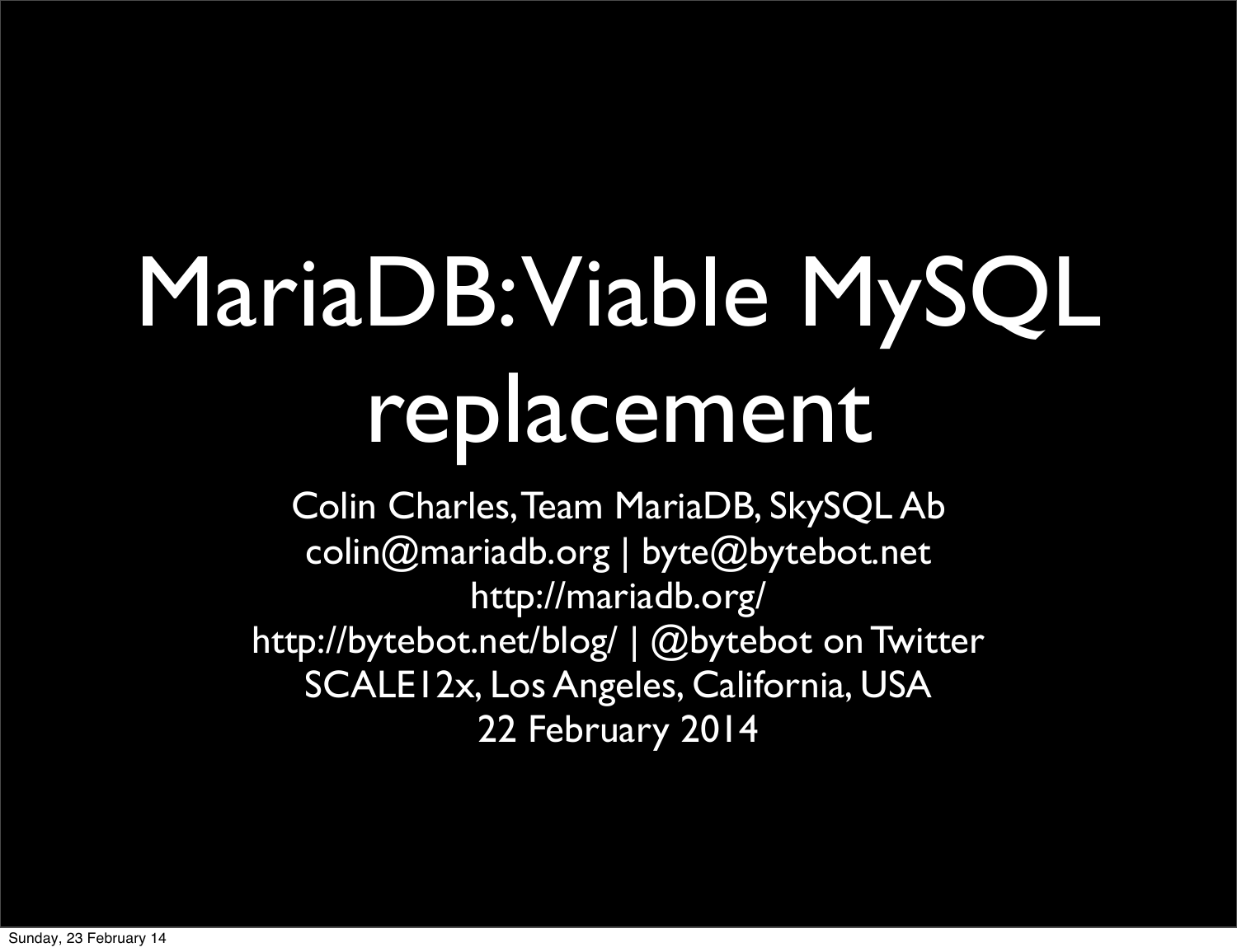#### whoami

- Work on MariaDB at SkySQL Ab
	- Merged with Monty Program Ab, makers of MariaDB
- Formerly MySQL AB (exit: Sun Microsystems)
- Past lives include Fedora Project (FESCO), OpenOffice.org
- MHA experience
	- since November 2011 (MHA 0.52, 0.53)
	- NRE work to make it run in a Solaris 10 environment... with no Internet access!
	- Continued deployment advice + work for data centre use
	- Much thanks to SkySQL for the experience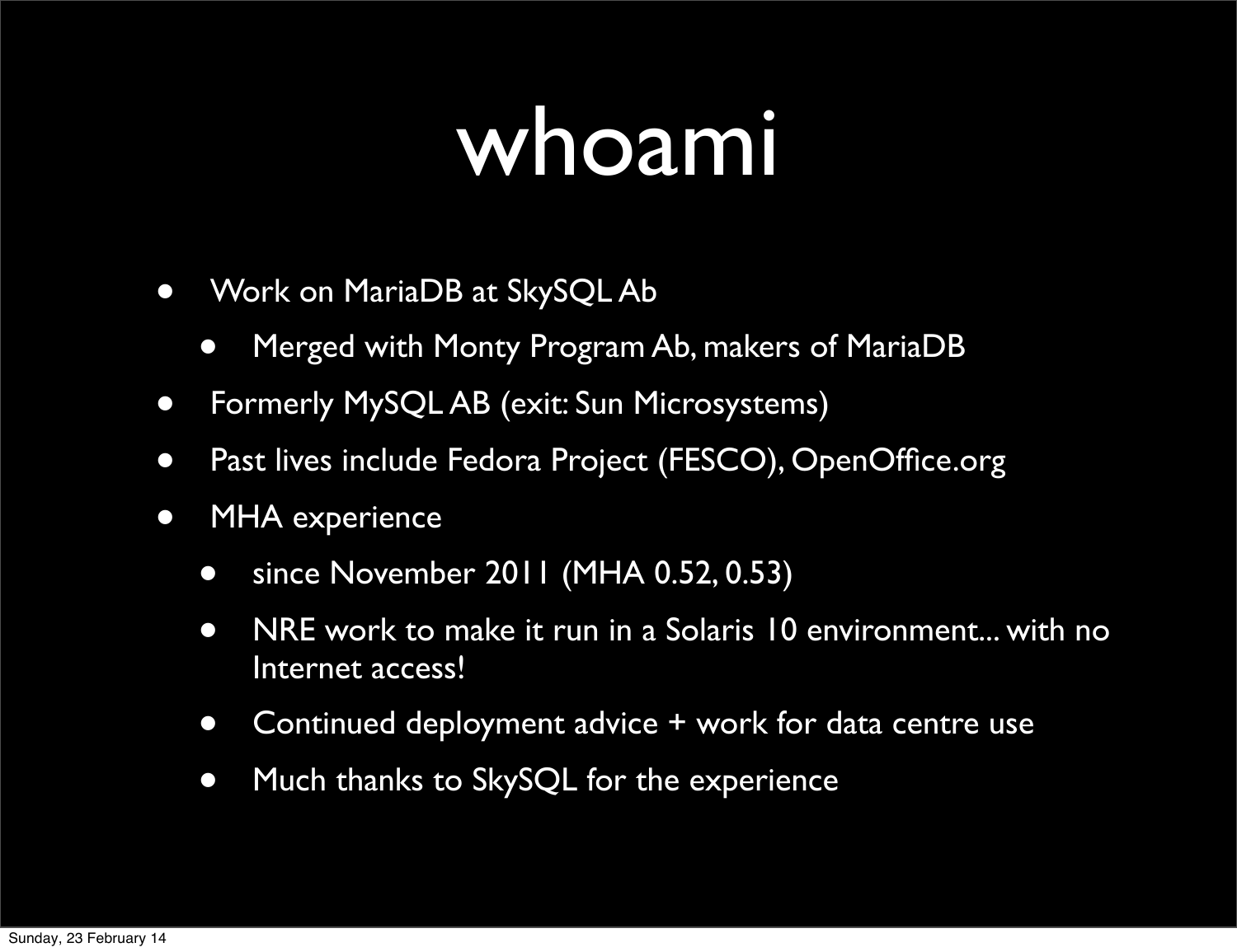## MySQL? Percona Server? MariaDB?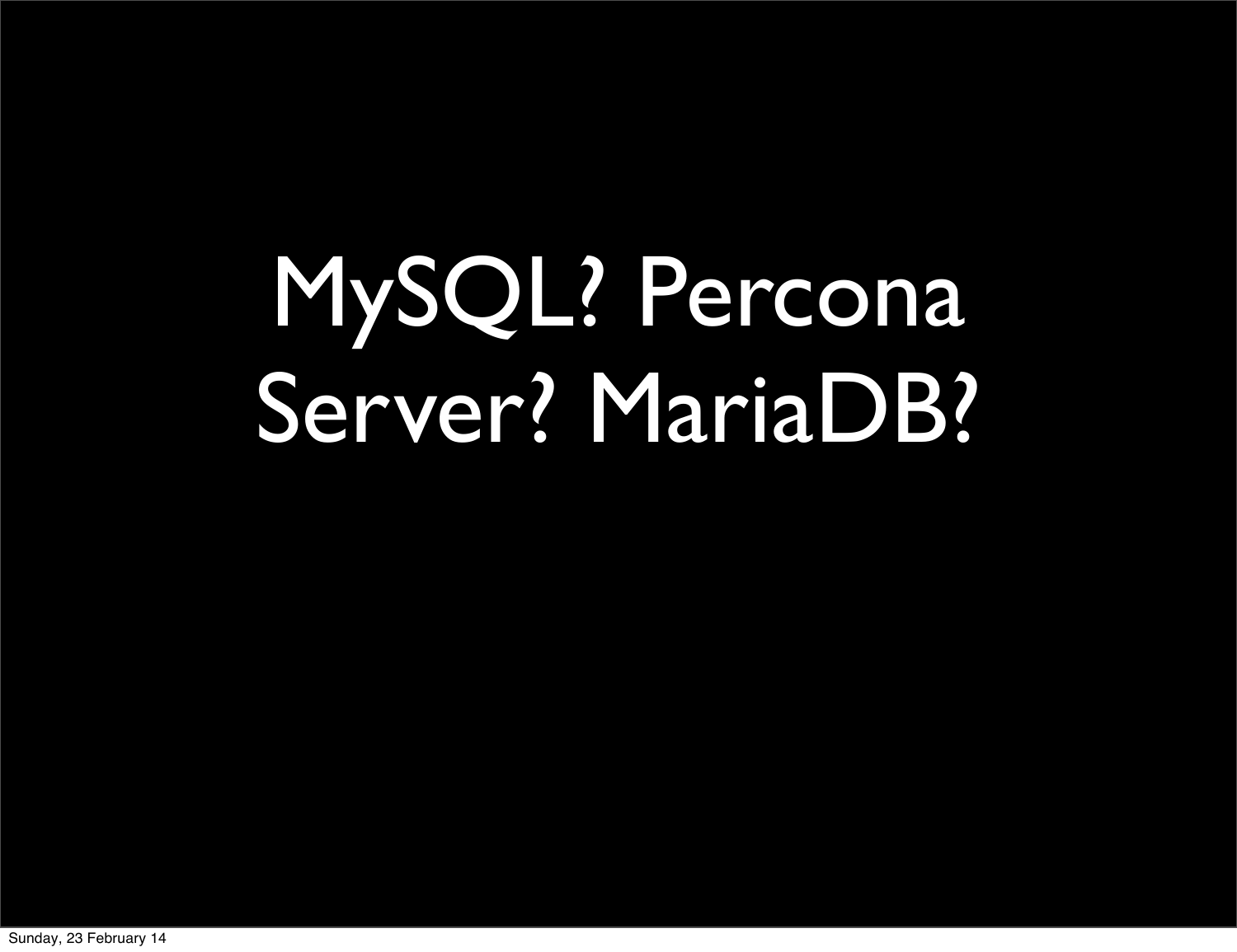## Agenda

- 4 years: major server releases (5.1, 5.2, 5.3, 5.5, 5.5+TokuDB, Galera Cluster) and 10.0 series
- Delving into history of previous releases
- MariaDB 10.0
- Client libraries, Galera Cluster
- Roadmap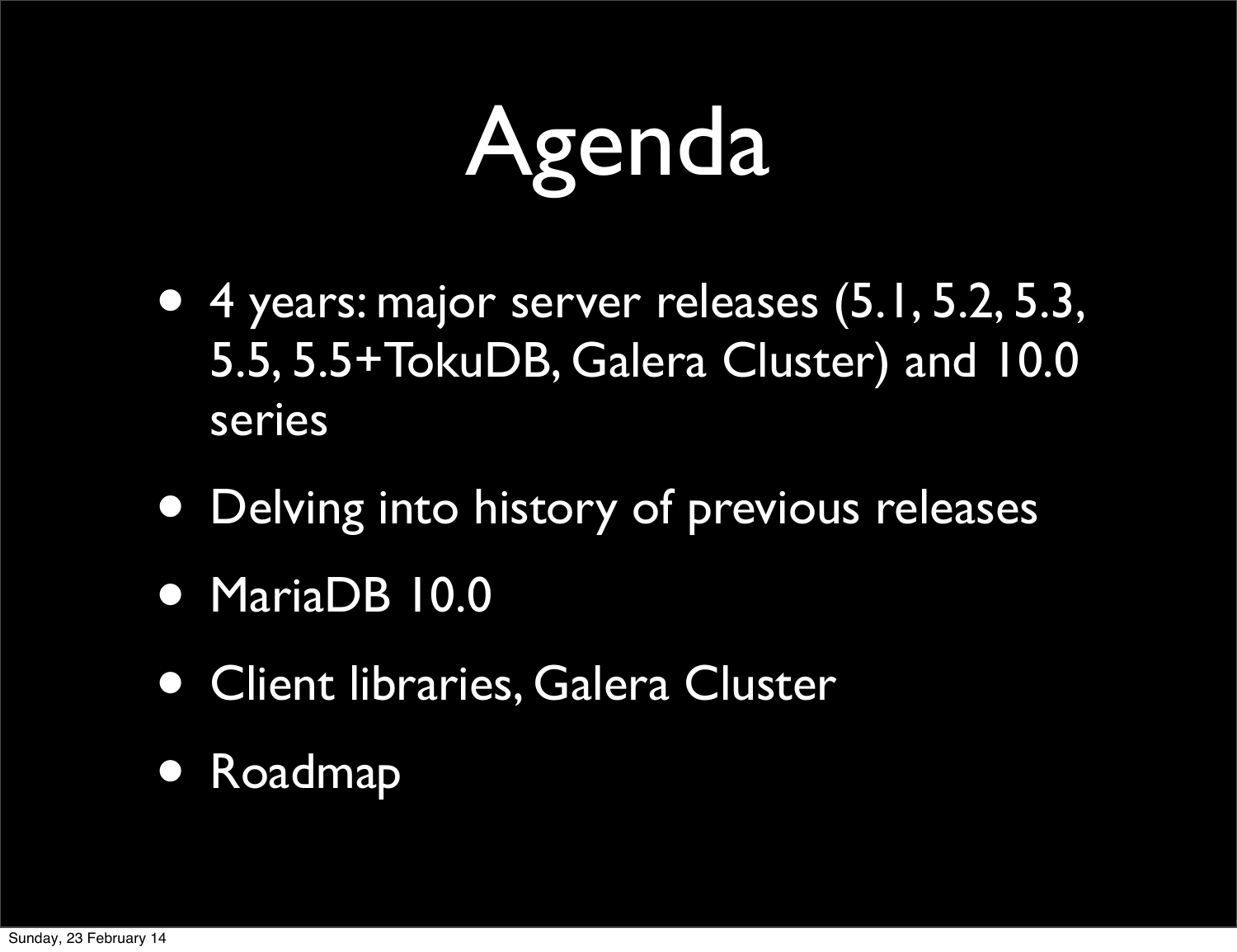#### What isn't covered

#### • MariaDB Enterprise

- Galera Cluster + GUI + API
- mariadb.com
- SkySQL
- trademarks...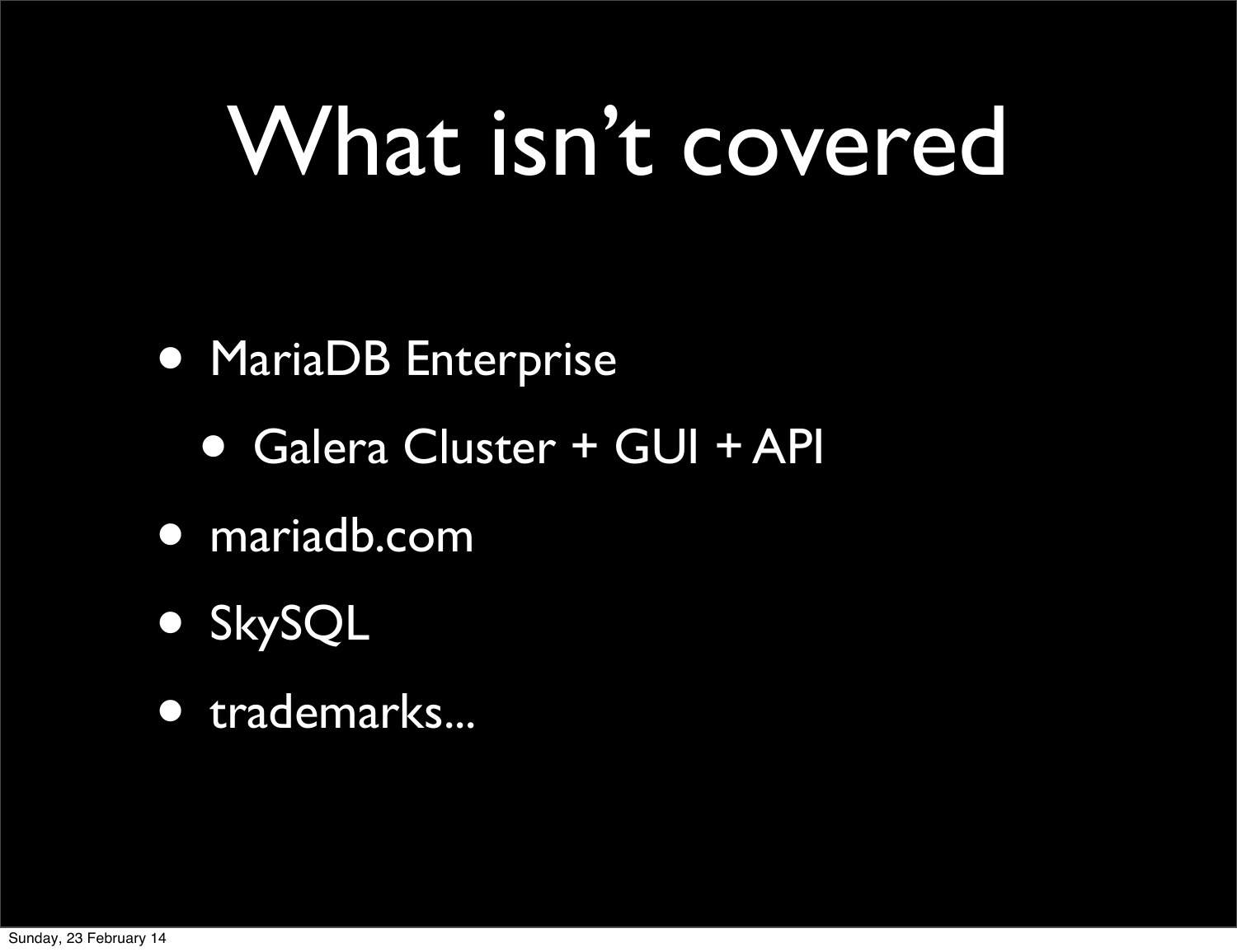#### What is MariaDB?

- Community developed branch of MySQL
- Feature enhanced
- Fully compatible & feature complete with MySQL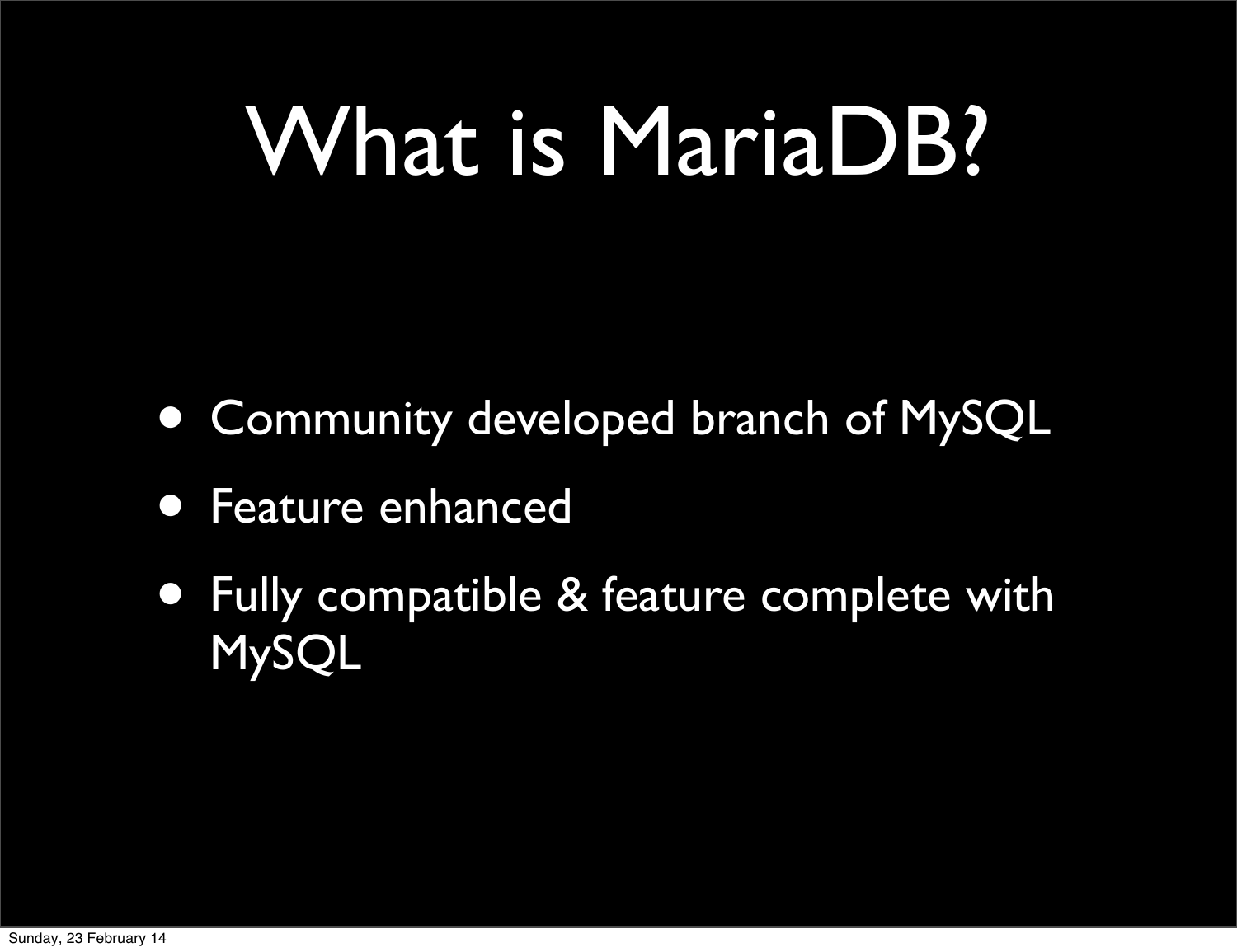## Backed by MariaDB Foundation

- Driver of the MariaDB project
- Foundation not controlled by single entity/ person; has a Board
- Ensure MariaDB is compatible with MySQL, maintain mariadb.org, keep community voice
- Major sponsors: SkySQL, Parallels, Booking.com, Automattic, OpenQuery, Percona, Webyog, more!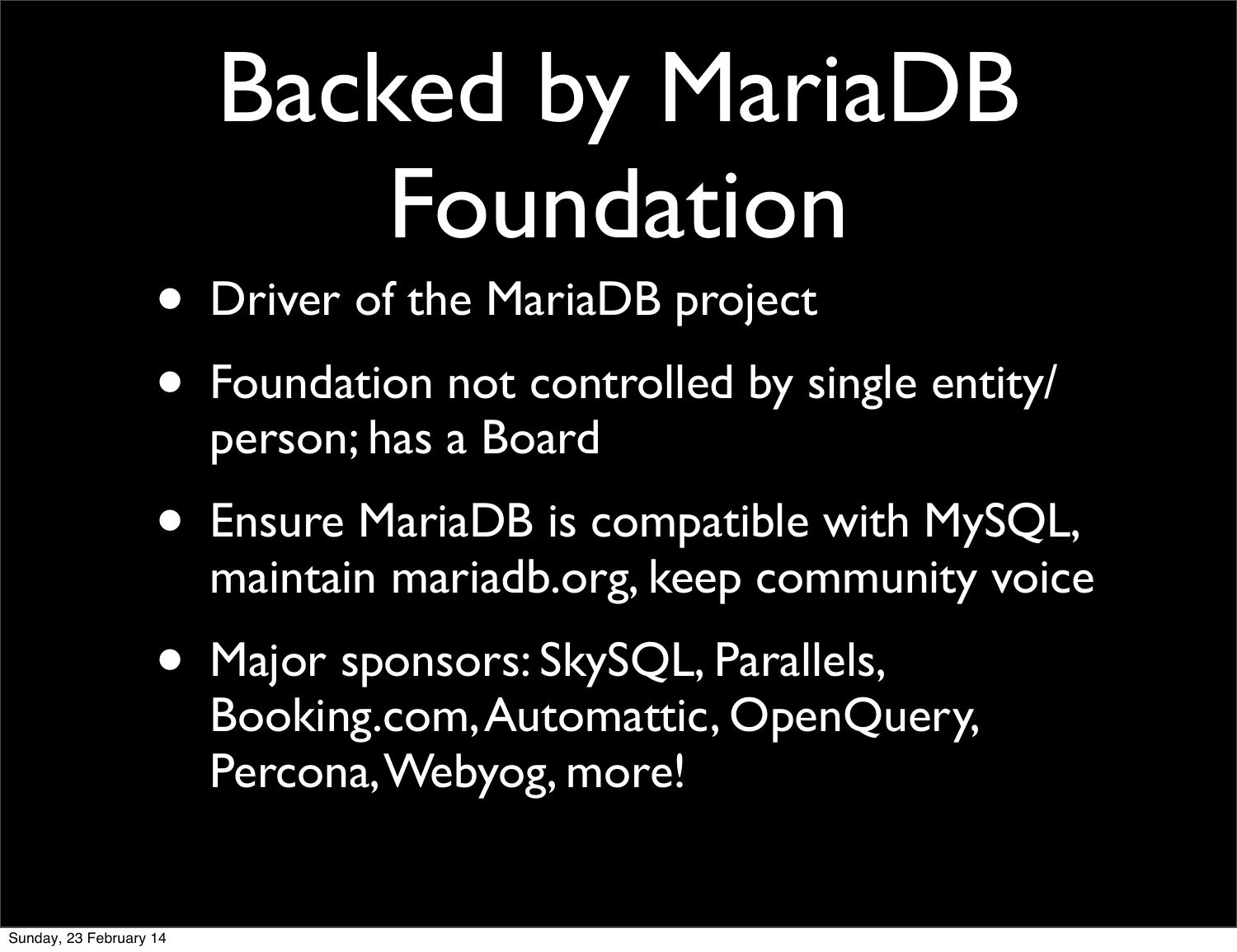#### Aims of MariaDB

- Compatible, drop-in replacement to MySQL
	- data on disk & on the wire the same
	- same file names, sockets, port
- Stable (bug-free) releases with no regressions
- GPLv2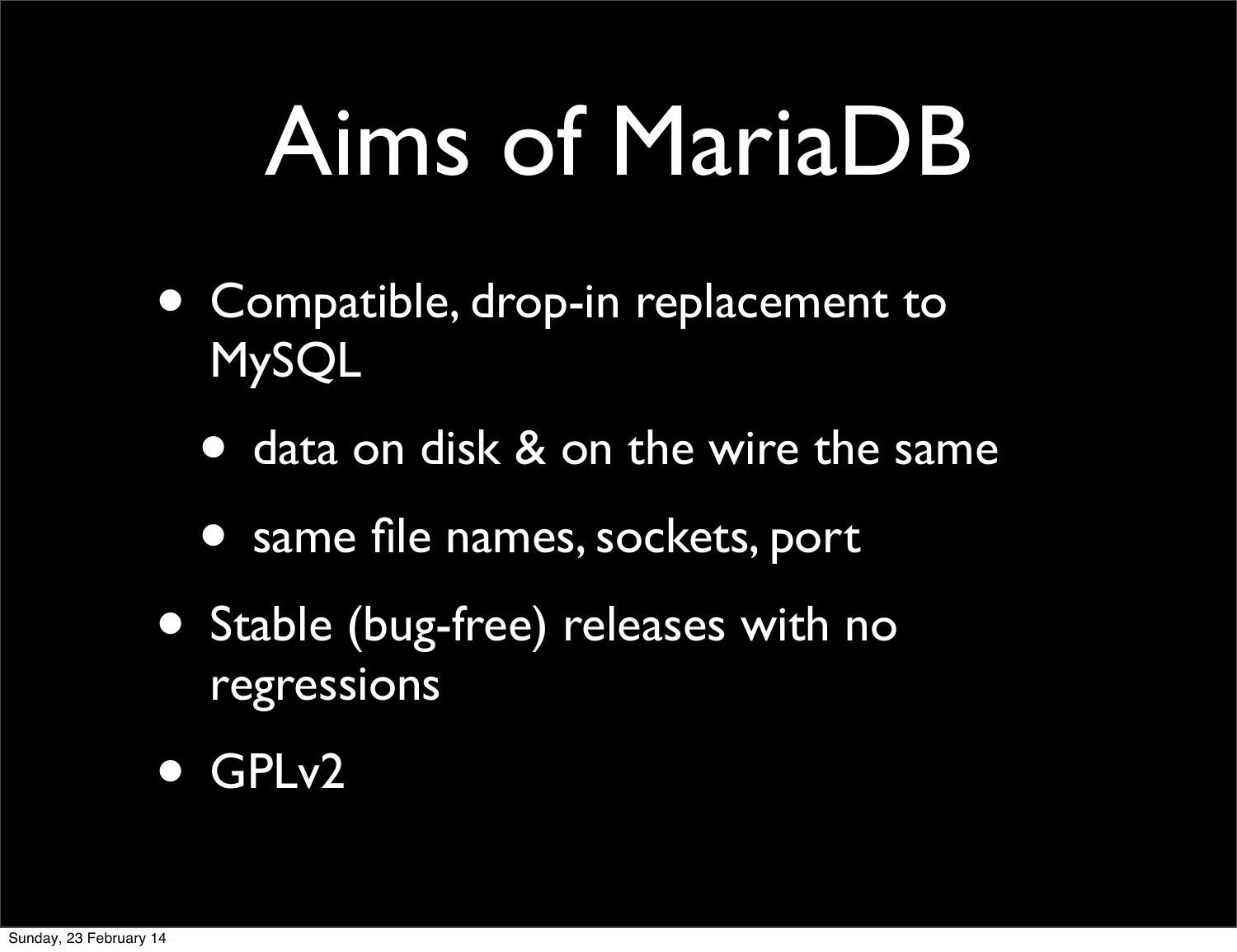## Why MariaDB 10.0?

- The 5.5 merge took about a year (!)
- In MariaDB 5.5, we have over 1.5 million lines of extra code ~61MB diff
- MySQL 5.6 refactored with huge losses in commit history
- We're not a patch set against MySQL
	- MariaDB clearly does not depend on MySQL for future development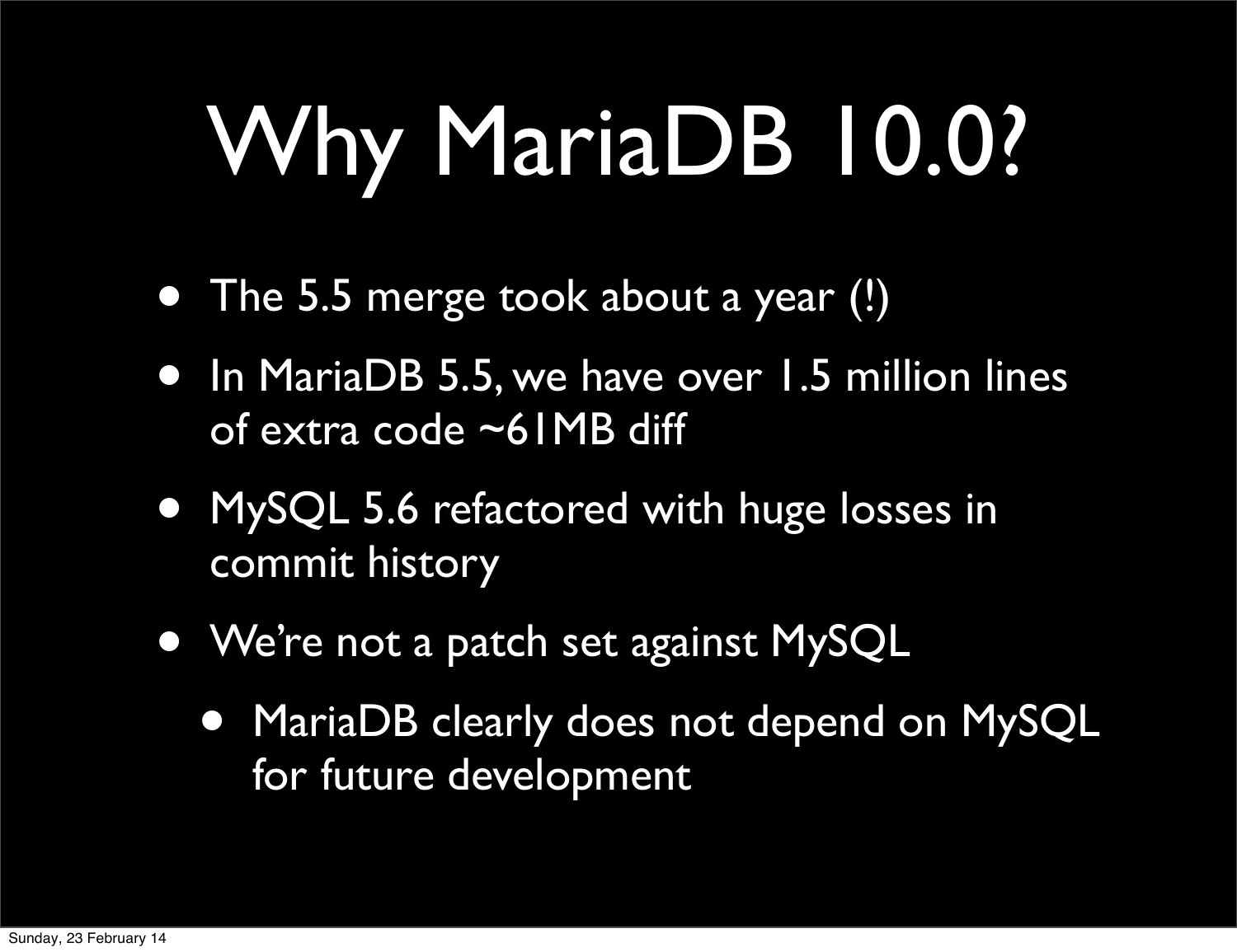## MariaDB 10.0 in a nutshell

- Built on MariaDB 5.5
- Backported features from MySQL 5.6
- Multiple new features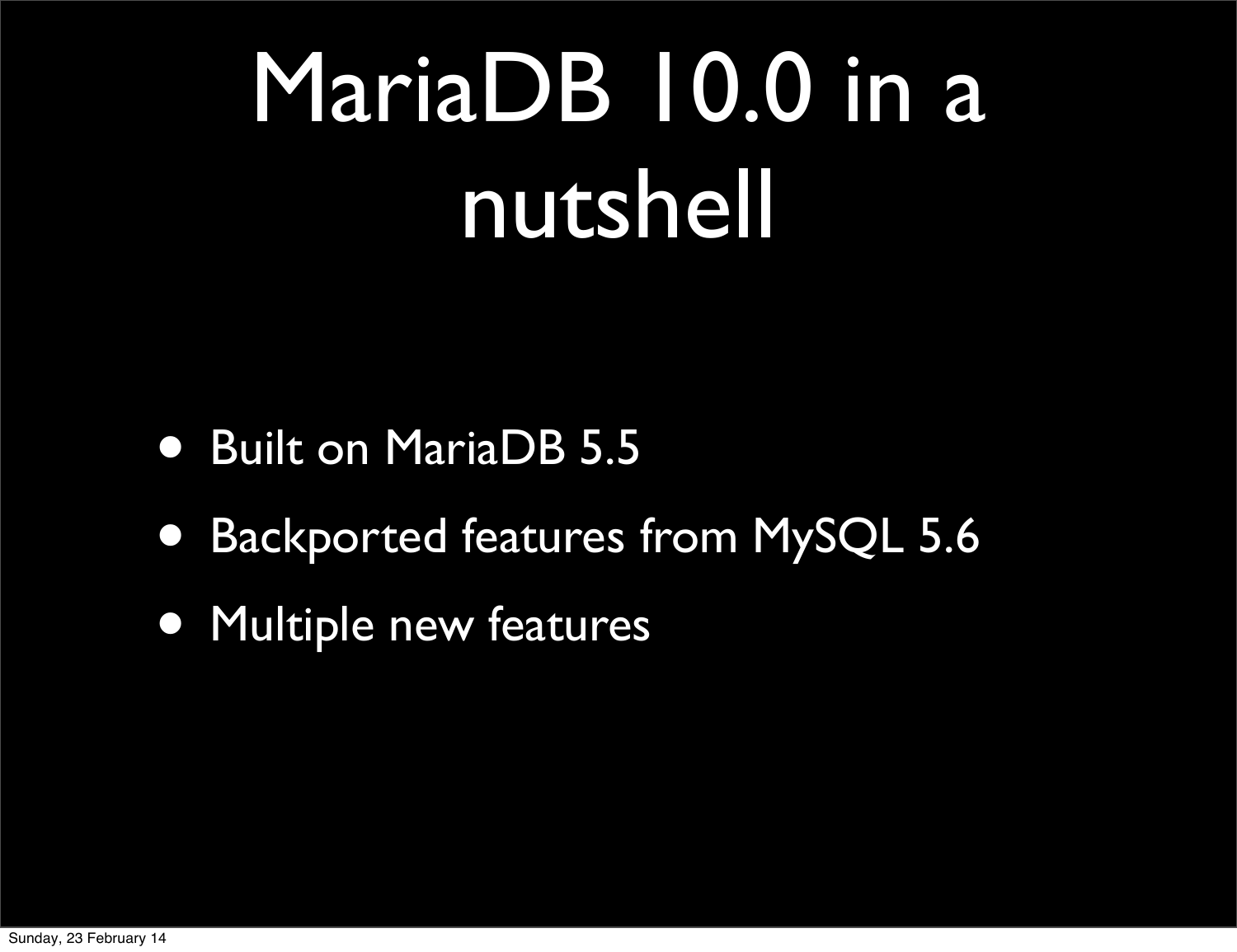## Where to get it

**10.0.8**

**RC**

- Shipped as default in many Linux distributions or as an optional package
- 10.0 series under development/unstable branches in some distributions
- <https://downloads.mariadb.org/>
	- [•](https://downloads.mariadb.org/) apt, yum repositories for the latest 10.0 releases + repository configuration tool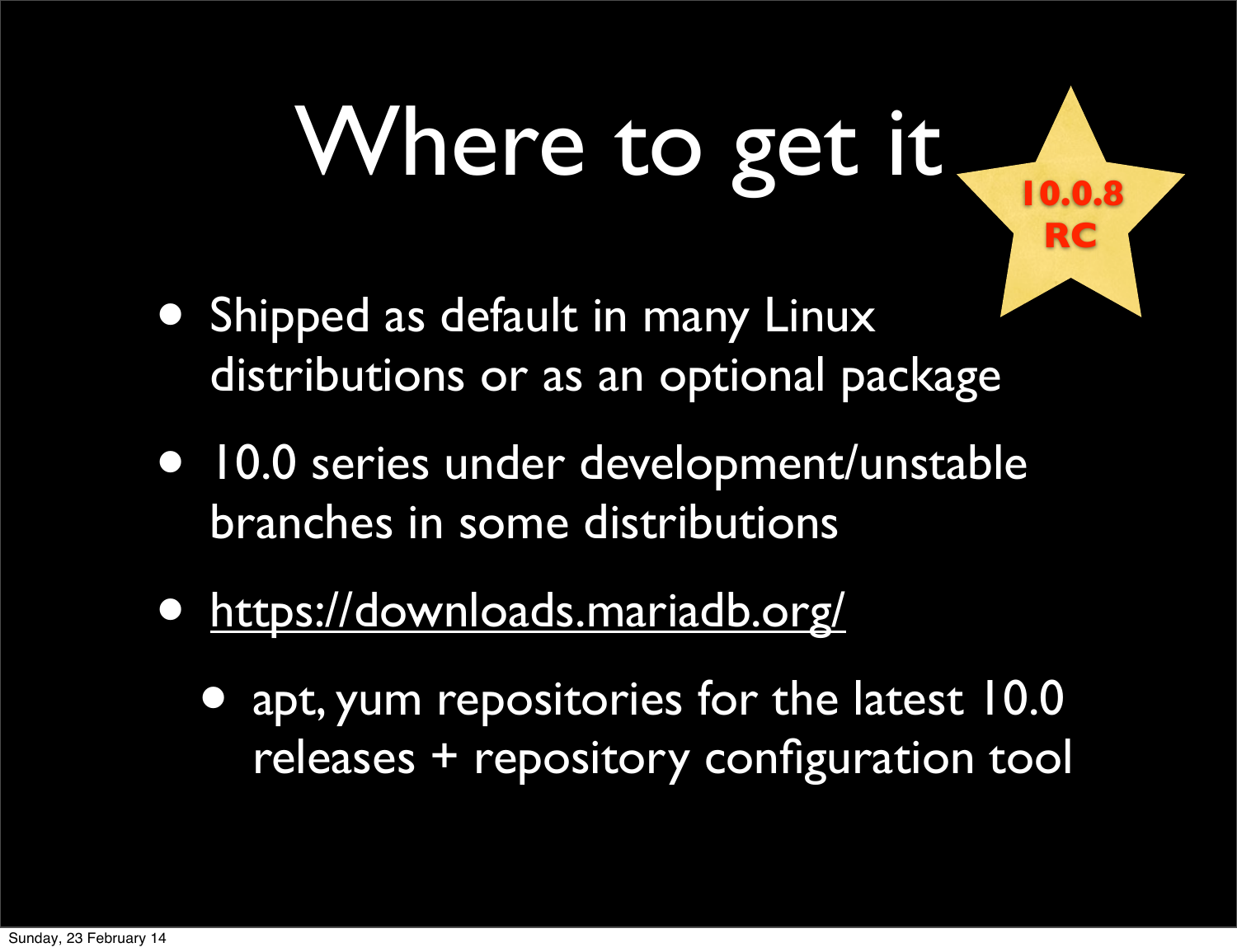## Quick recap of MariaDB 5.5

- Built on MariaDB 5.3 + MySQL 5.5
- Non-blocking client library
- LIMIT ROWS EXAMINED
- Extended keys for XtraDB/InnoDB
- New SphinxSE
- New threadpool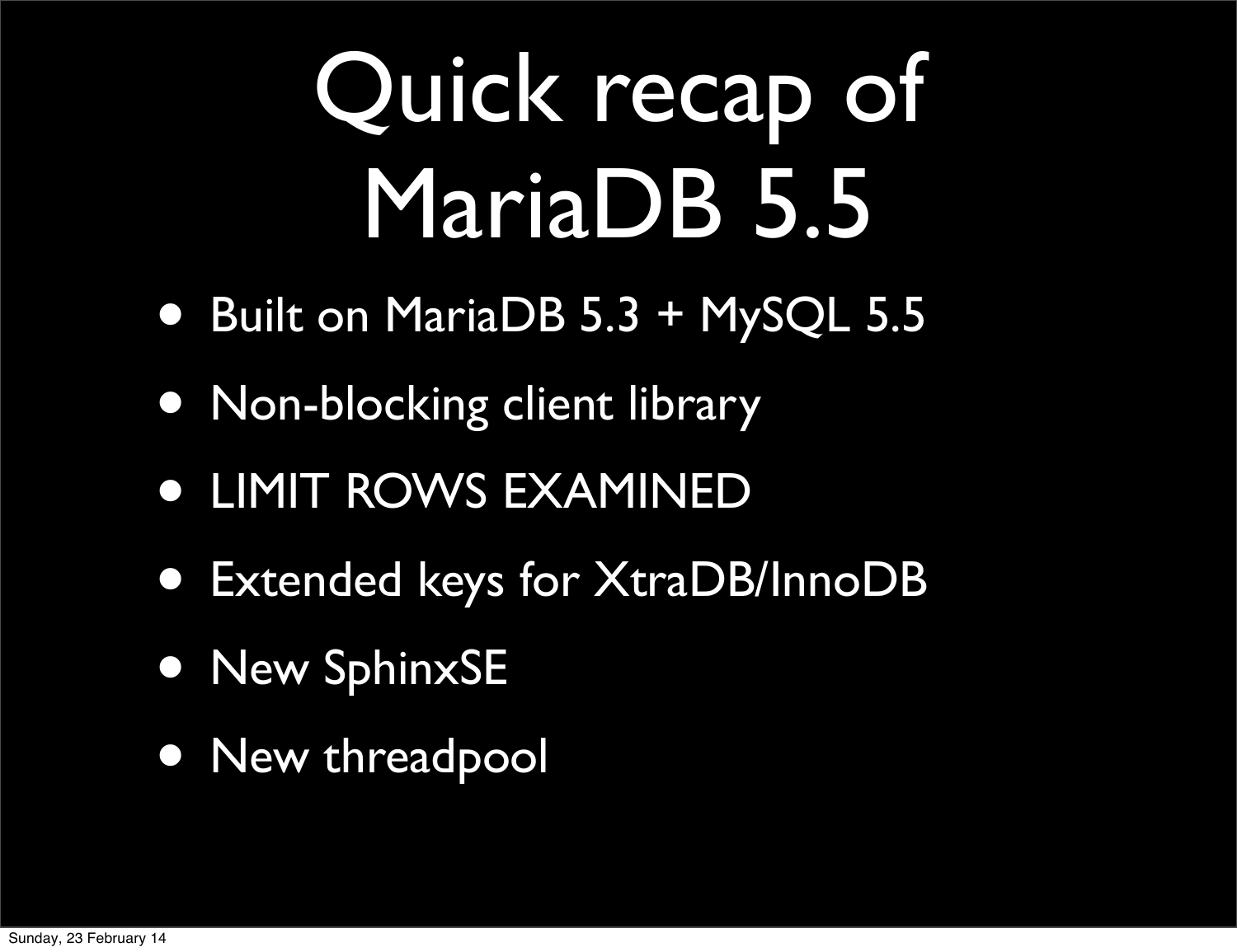## Quick recap of MariaDB 5.3

- Built on MySQL 5.1, with MariaDB 5.1+5.2
- Storage engines (Aria, XtraDB, FederatedX, etc.), table elimination, virtual columns, extended user statistics, segmented MyISAM keycache, **pool of threads**, optimizer features, microsecond precision, faster HANDLER interface, dynamic columns, HandlerSocket, group commit in the binary log, checksum for binary log events, progress reporting for ALTER TABLE/LOAD DATA INFILE, GIS precise operations, kill by query ID (not just thread ID) or by USER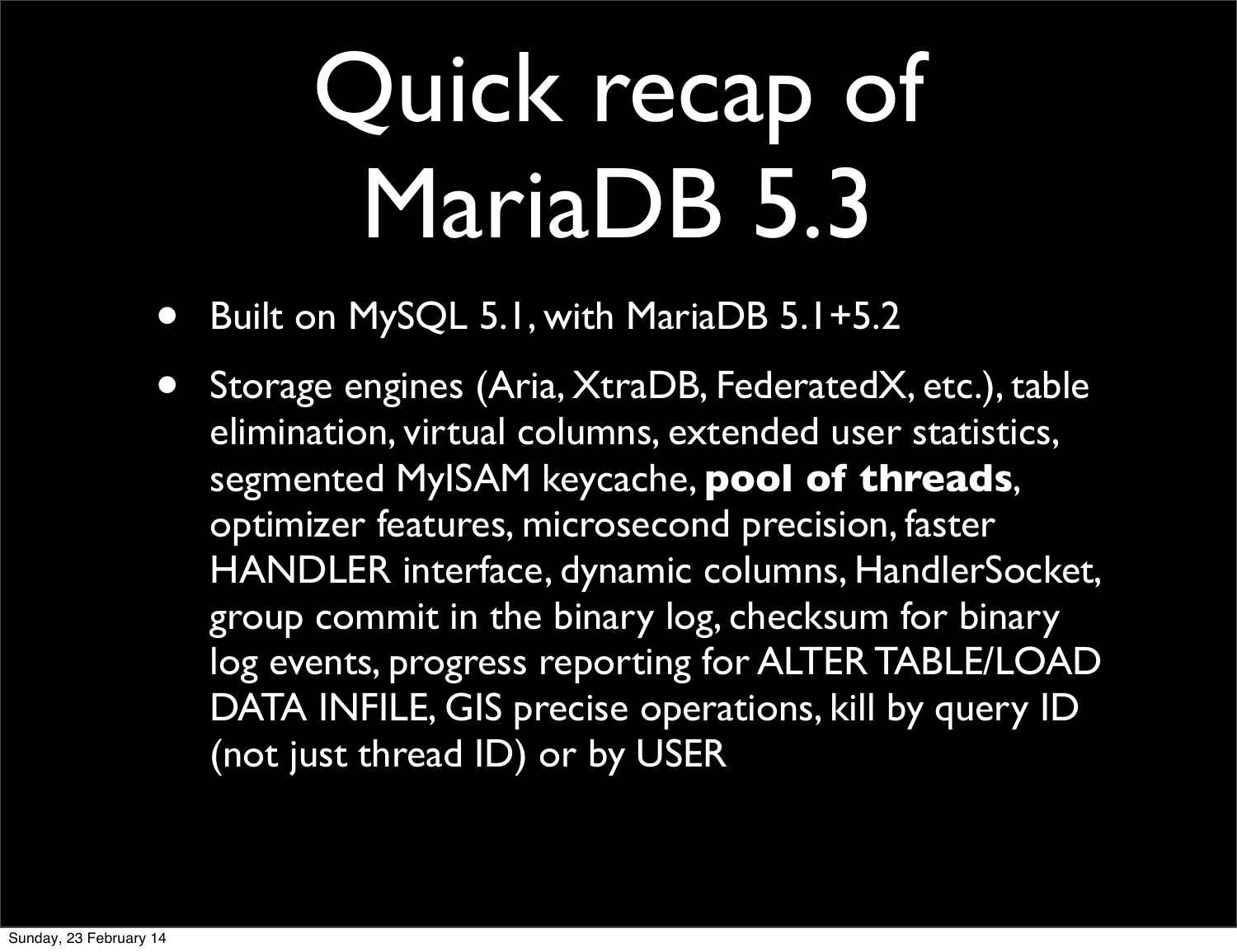| Date                | Version | <b>Status</b> |
|---------------------|---------|---------------|
| 12 Nov 2012         | 10.0.0  | Alpha         |
| 6 Feb 2013          | 10.0.1  | Alpha         |
| 24 Apr 2013         | 10.0.2  | Alpha         |
| <b>11 June 2013</b> | 10.0.3  | Alpha         |
| 16 Aug 2013         | 10.0.4  | Alpha         |
| 7 Nov 2013          | 10.0.5  | Beta          |
| 18 Nov 2013         | 10.0.6  | Beta          |
| 27 Dec 2013         | 10.0.7  | <b>Beta</b>   |
| 10 Feb 2014         | 10.0.8  | <b>RC</b>     |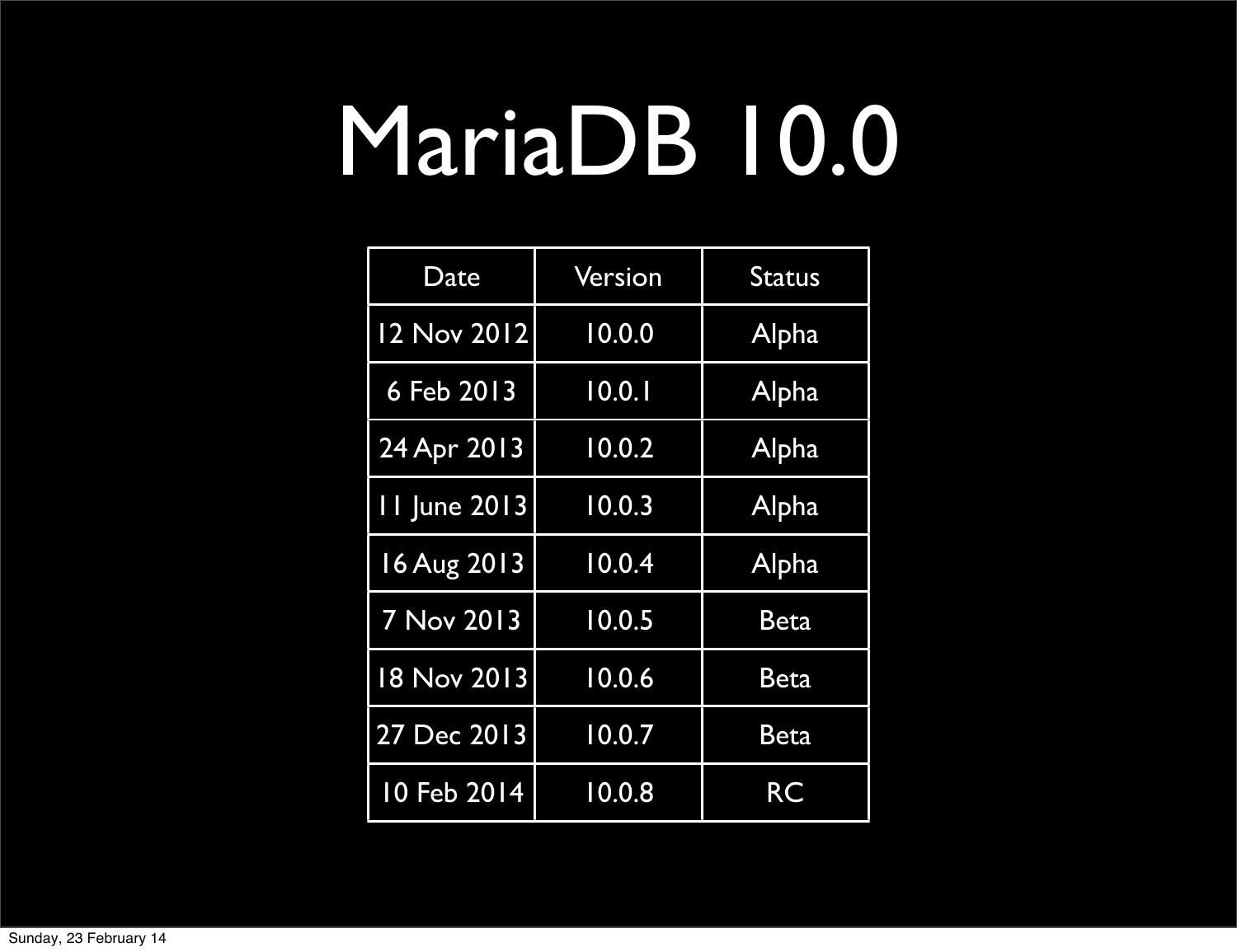## Backported features

- InnoDB (from MySQL 5.6.14)
- PERFORMANCE\_SCHEMA
- Online ALTER TABLE (10.0.4)
- Upstream collation tables (MDEV-4928)
- Privileges on temporary tables
- GET DIAGNOSTICS
- Optimizer
	- ORDER BY...LIMIT optimization (shows only few rows of a result set)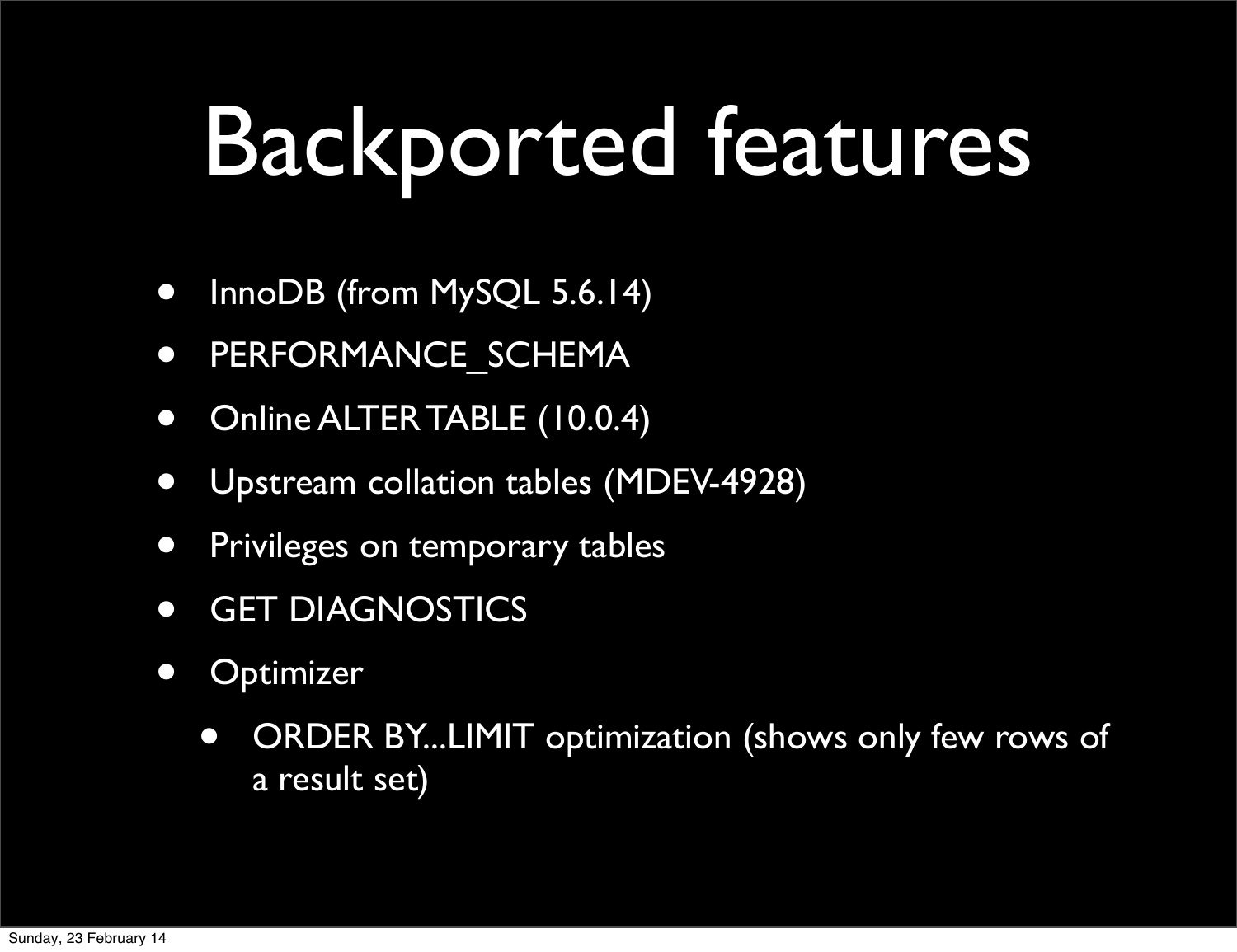# Re-implemented from MySQL 5.6

- Error messages (w/system error string + meanings)
- CURRENT\_TIMESTAMP / NOW() as DEFAULT for DATETIME columns
- EXPLAIN for INSERT/UPDATE/DELETE
- Temporal literals TIME'12:05:00'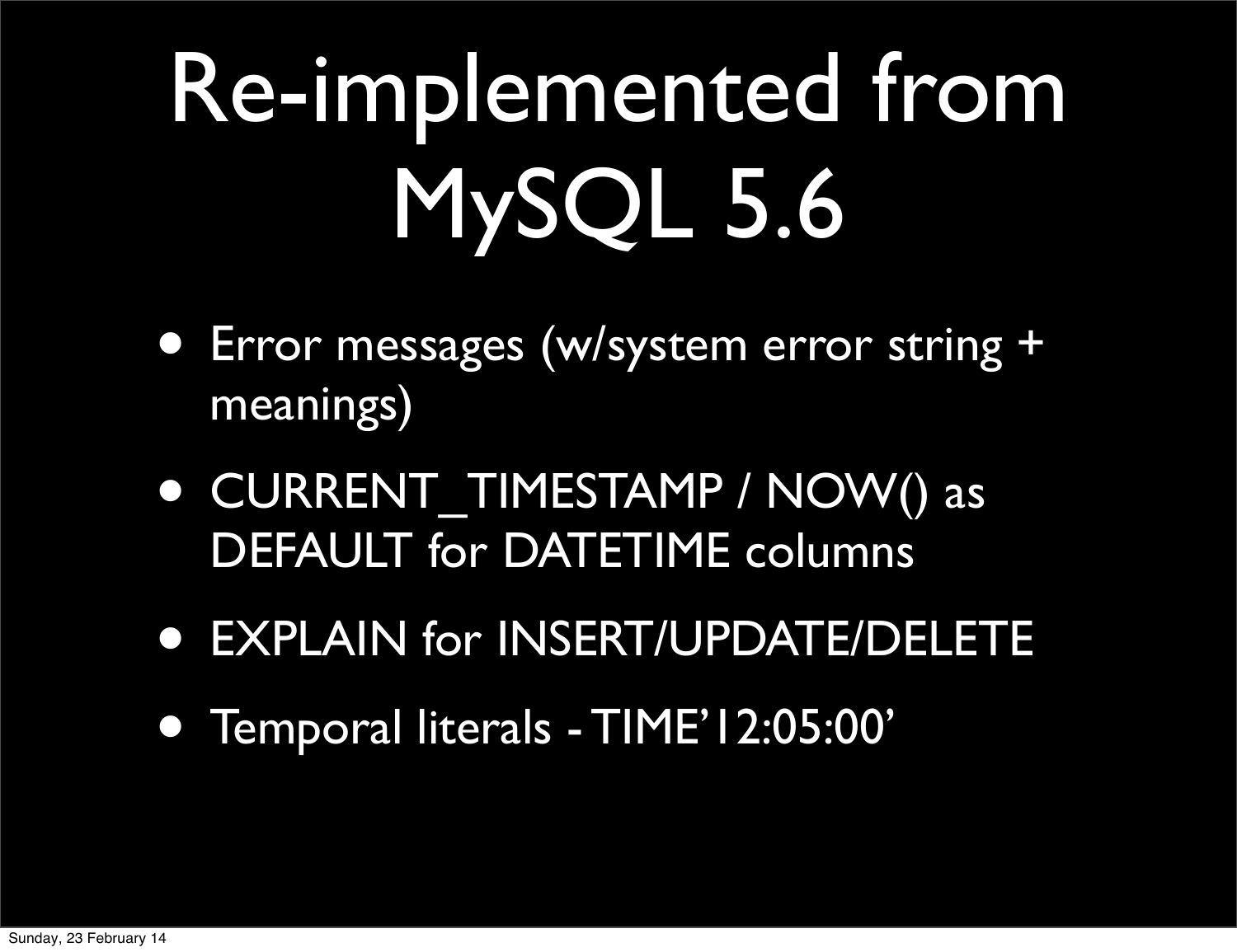## MariaDB 10 replication

- Global Transaction ID
	- have complex replication topologies; simple failover & slave promotion
	- **•** doesn't require restarts!
	- new slave provisioning: SET GLOBAL GTID SLAVE POS = BINLOG\_GTID\_POS("master-bin.00045", 600); CHANGE MASTER TO master\_host="192.168.2.4", master\_use\_gtid=slave\_pos; START SLAVE;
	- turning on GTID for slaves: STOP SLAVE CHANGE MASTER TO master\_use\_gtid=current\_pos; START SLAVE;
	- change masters: STOP SLAVE CHANGE MASTER TO master host="10.2.3.5"; START SLAVE;
- Crash-safe slaves GTID position stored in InnoDB table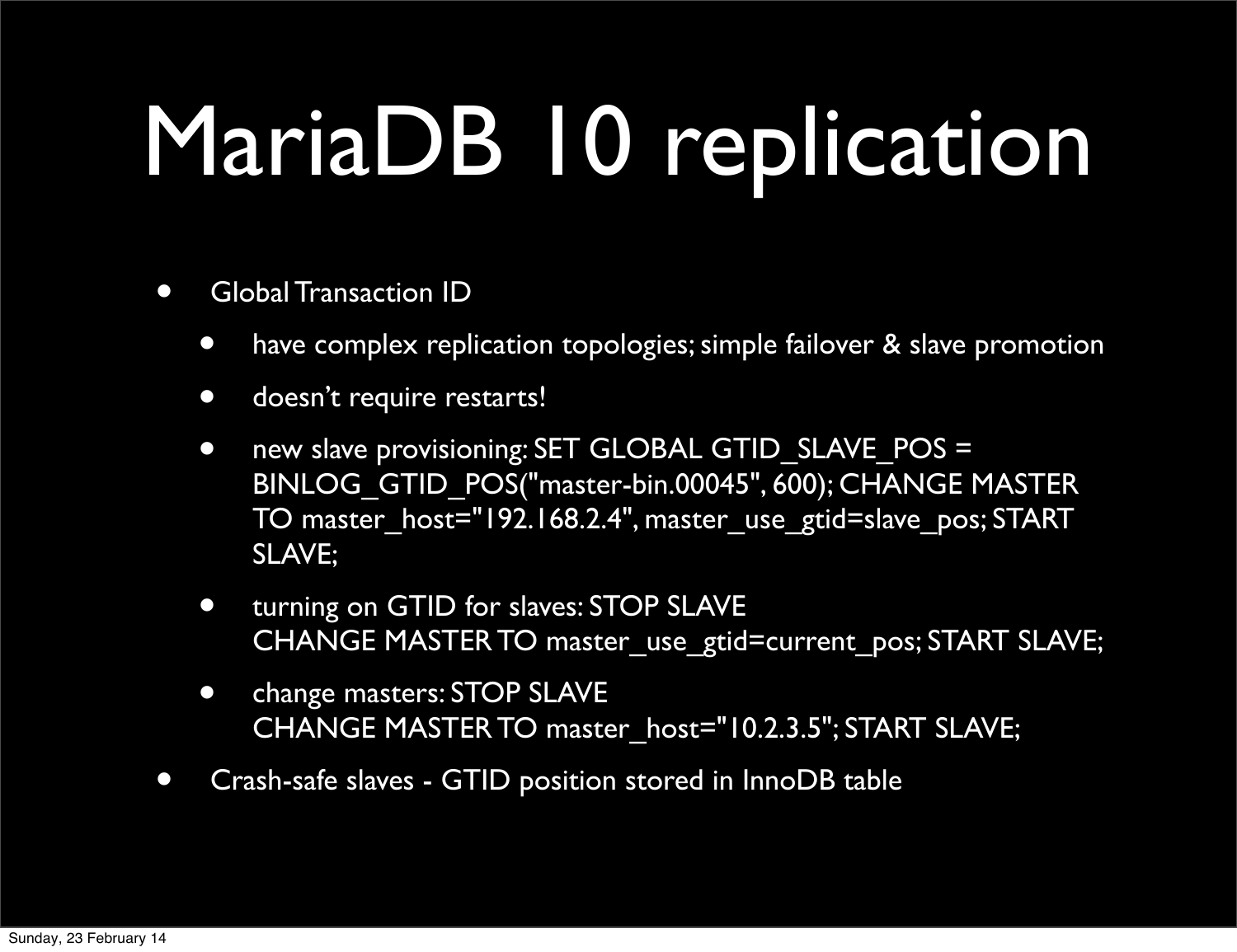## Only in MariaDB 10.0: Multi-source replication

- Work from Taobao/Lixun Peng
	- Known to be in-use for production purposes at Tumblr, FunPlus Game, Taobao, Flipkart
- Many users partition data across many masters... now you can replicate many masters to a single slave
- Great for analytical queries, complete backups, etc.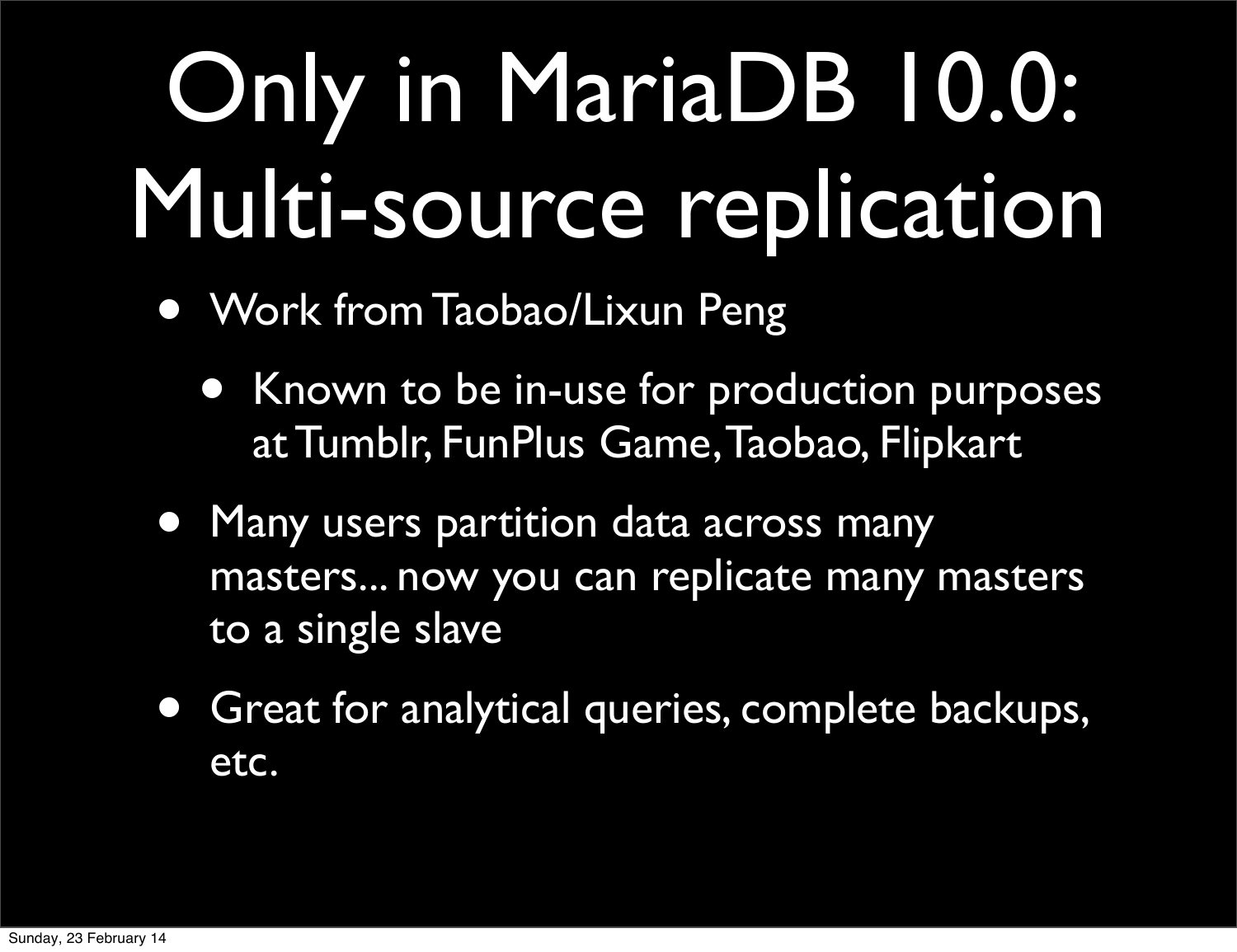# Only in MariaDB 10.0

- SHOW EXPLAIN for <thread id> gets the query plan for a running statement
- Per-thread memory usage (Taobao)
	- INFORMATION\_SCHEMA.PROCESSLIS T has MEMORY\_USAGE & EXAMINED\_ROWS now
	- SHOW STATUS has memory usage too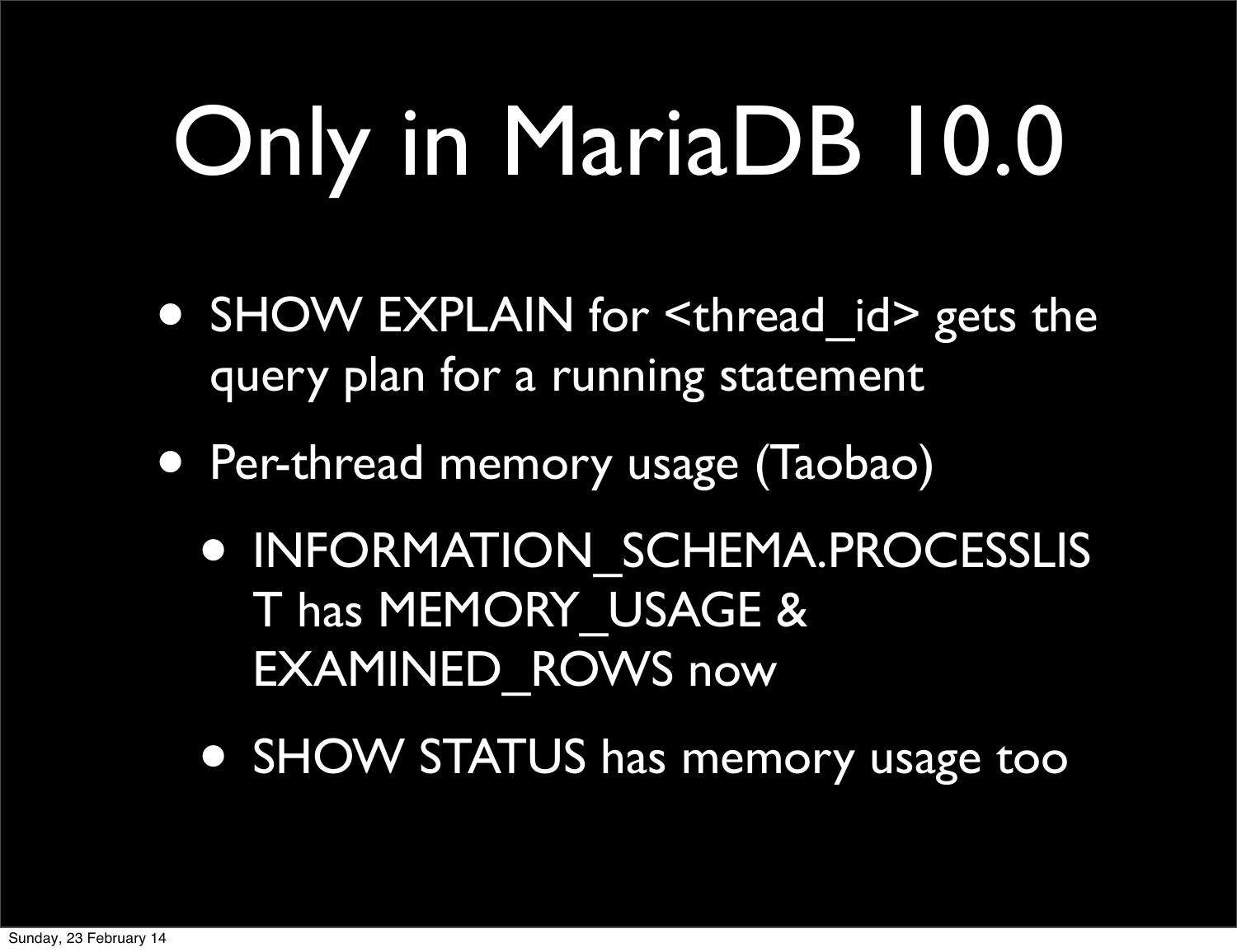## Only in MariaDB 10.0: CassandraSE

- MariaDB as a "data platform"
- **Integration with NoSQL/Big Data DB,** Apache Cassandra cluster, seen as a storage engine to MariaDB
- Combine (join) data between Cassandra & MariaDB & Oracle (via CONNECT)
- Write to Cassandra from SQL (SELECT, INSERT, UPDATE, DELETE)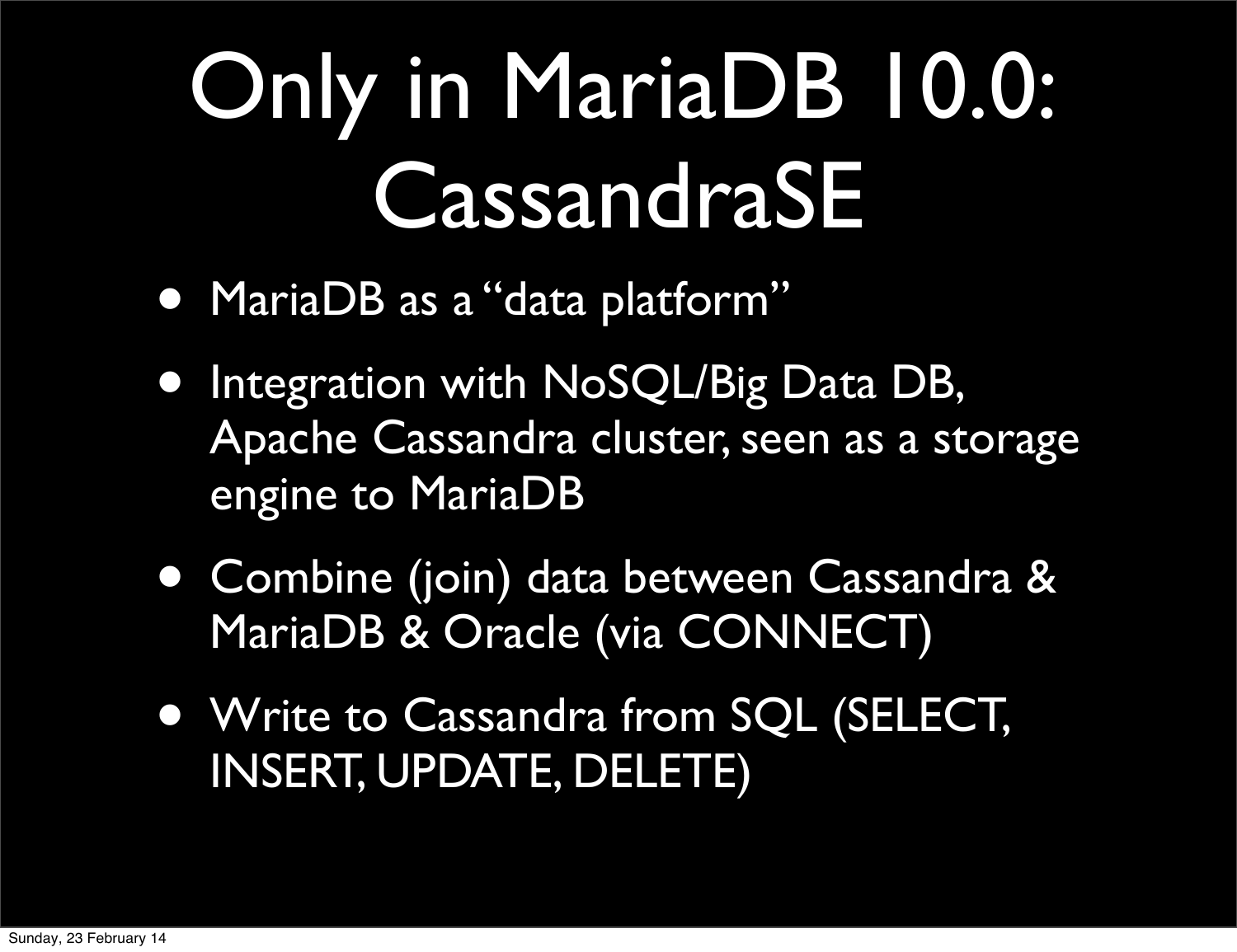#### Only in MariaDB 10.0: Engine independent persistent statistics

- InnoDB has persistent statistics in MySQL 5.6; we have an engine-independent version
- These statistics aren't limited by the SE API, and are used by query optimizer to choose best execution plan for each statement
- Statistics collected for non-indexed columns too (unlike InnoDB's)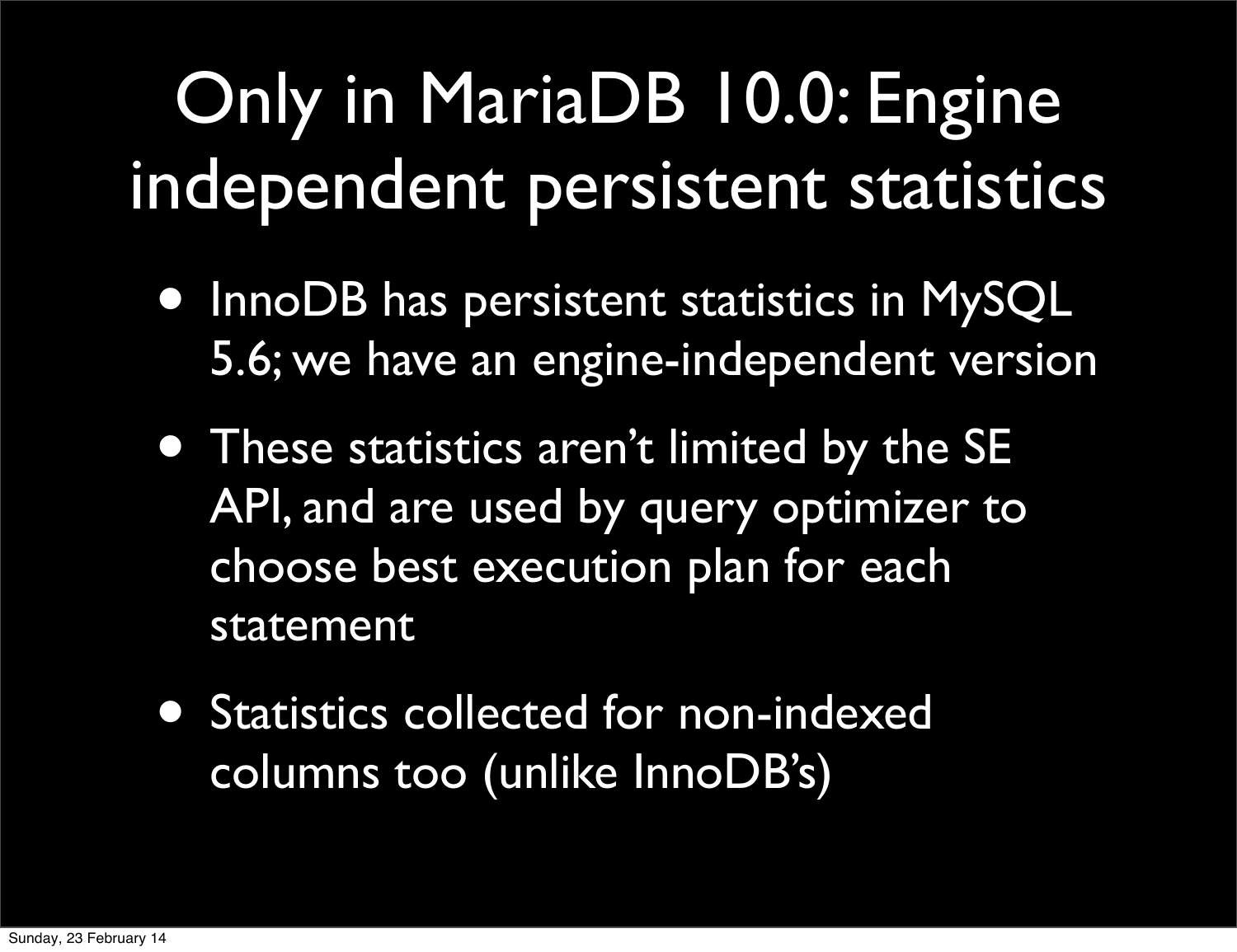## Dynamic columns

- Allows you to create virtual columns with dynamic content for each row in table
- Basically a blob with handling functions (GET, CREATE, ADD, DELETE, EXISTS, LIST, JSON)
- Store different attributes for each item (like a web store). Hard to do relationally
- In MariaDB 10: name support (instead of referring to columns by numbers, name it), convert all dynamic column content to JSON array, interface with Cassandra
- <https://kb.askmonty.org/en/dynamic-columns/>
- INSERT INTO tbl SET dyncol\_blob=COLUMN\_CREATE("column\_name", "value");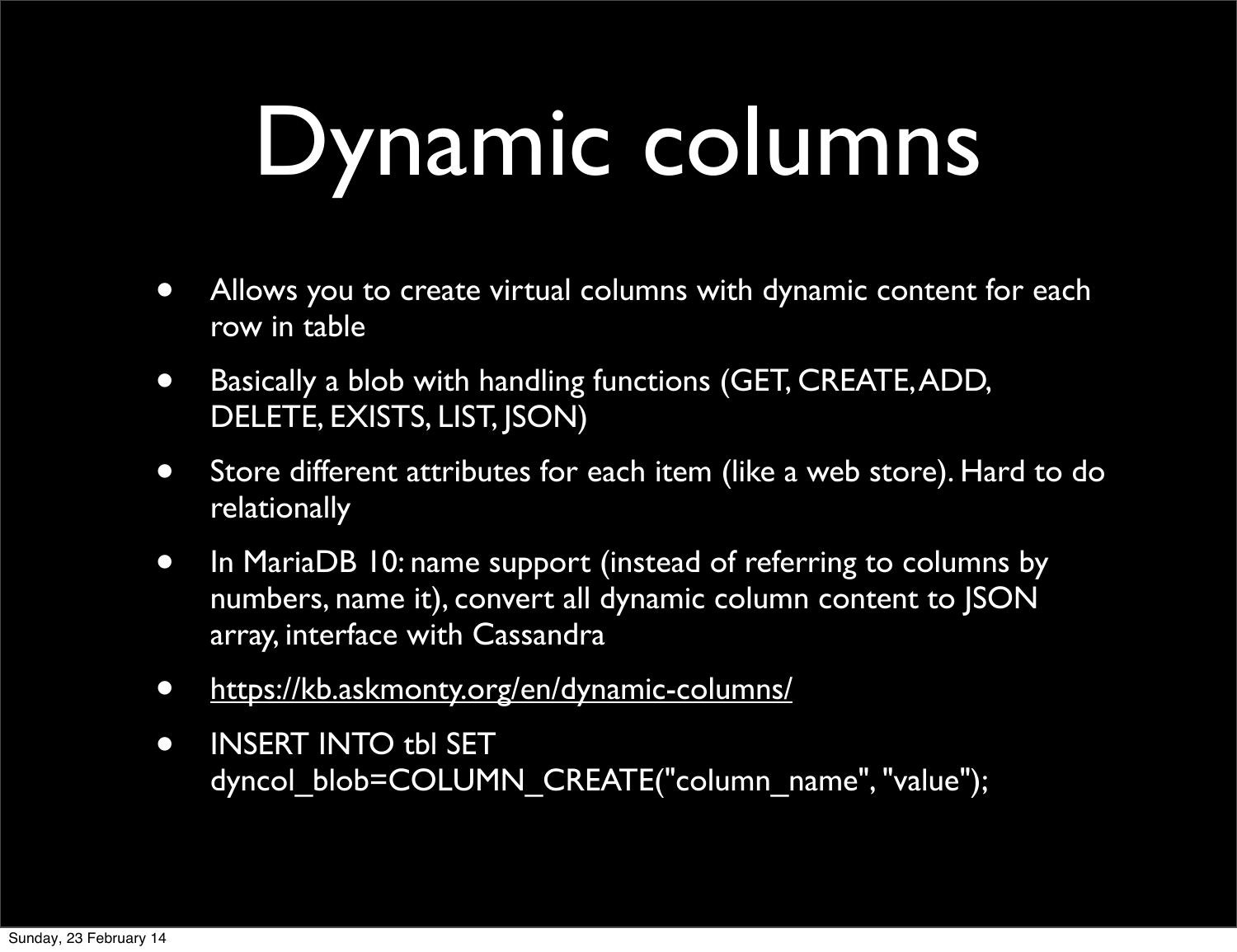# Group commit in the binary log

- sync\_binlog=1, innodb\_flush\_log\_at\_trx\_commit=1
- [https://www.facebook.com/note.php?note\\_id=10150261692455933](https://www.facebook.com/note.php?note_id=10150261692455933)
- <http://kb.askmonty.org/en/group-commit-for-the-binary-log>

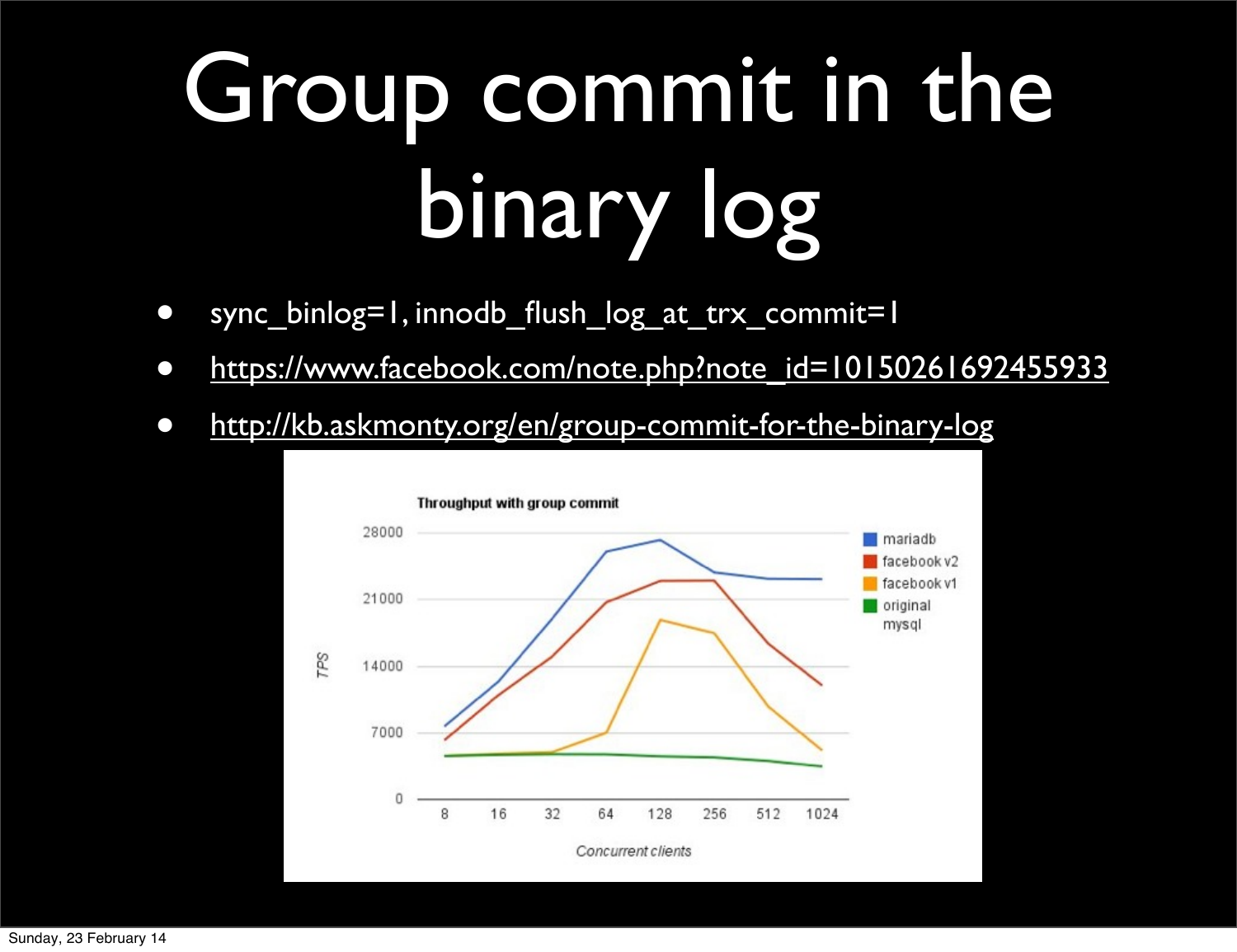## Threadpool 5.5 vs 5.1



Sunday, 23 February 14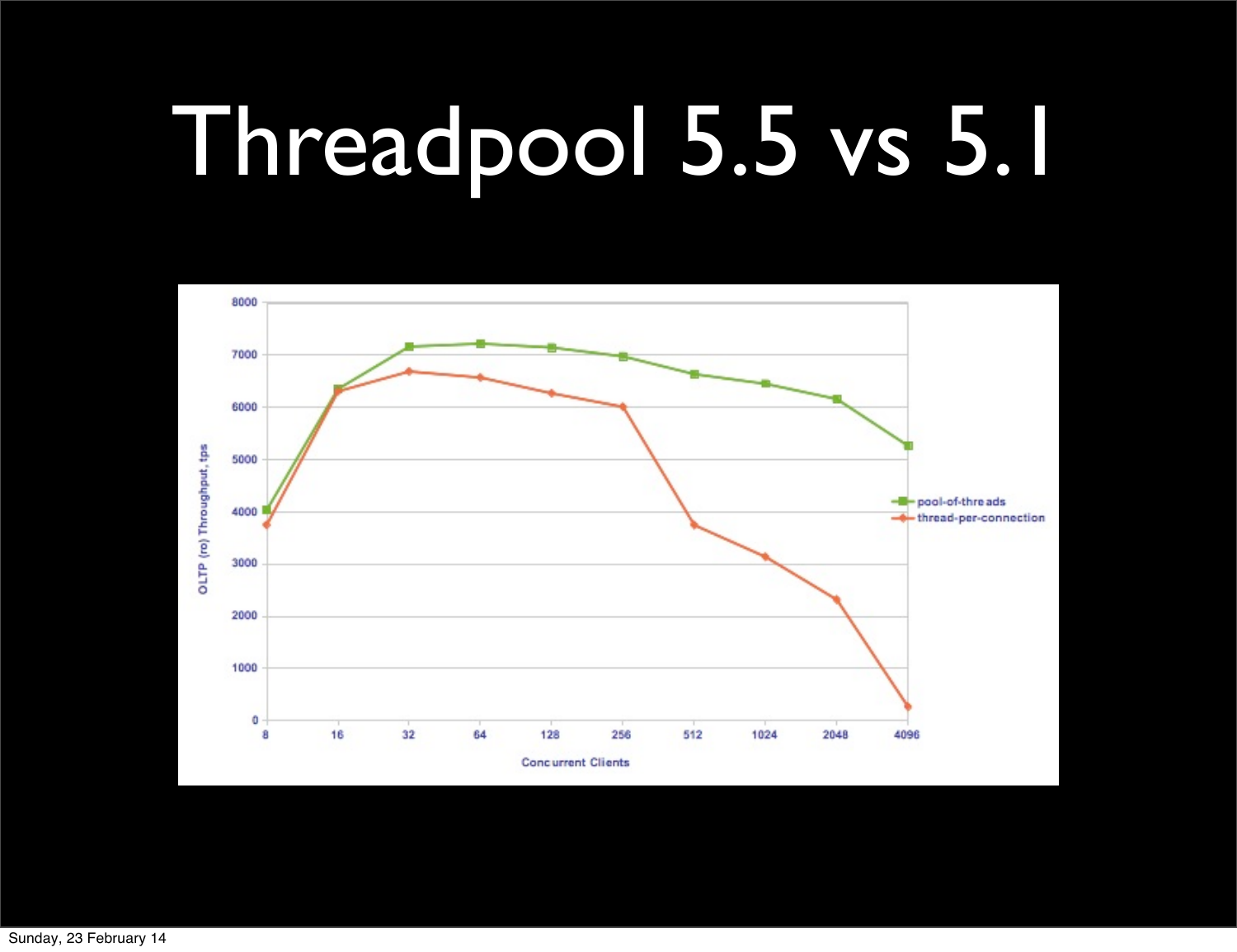#### PAM Authentication

- Authentication using /etc/shadow
- Authentication using LDAP, SSH pass phrases, password expiration, username mapping, logging every login attempt, etc.
- INSTALL PLUGIN pam SONAME 'auth\_pam.so';
- CREATE USER foo@host IDENTIFIED via pam
- Remember to configure PAM (/etc/pam.d or /etc/ pam.conf)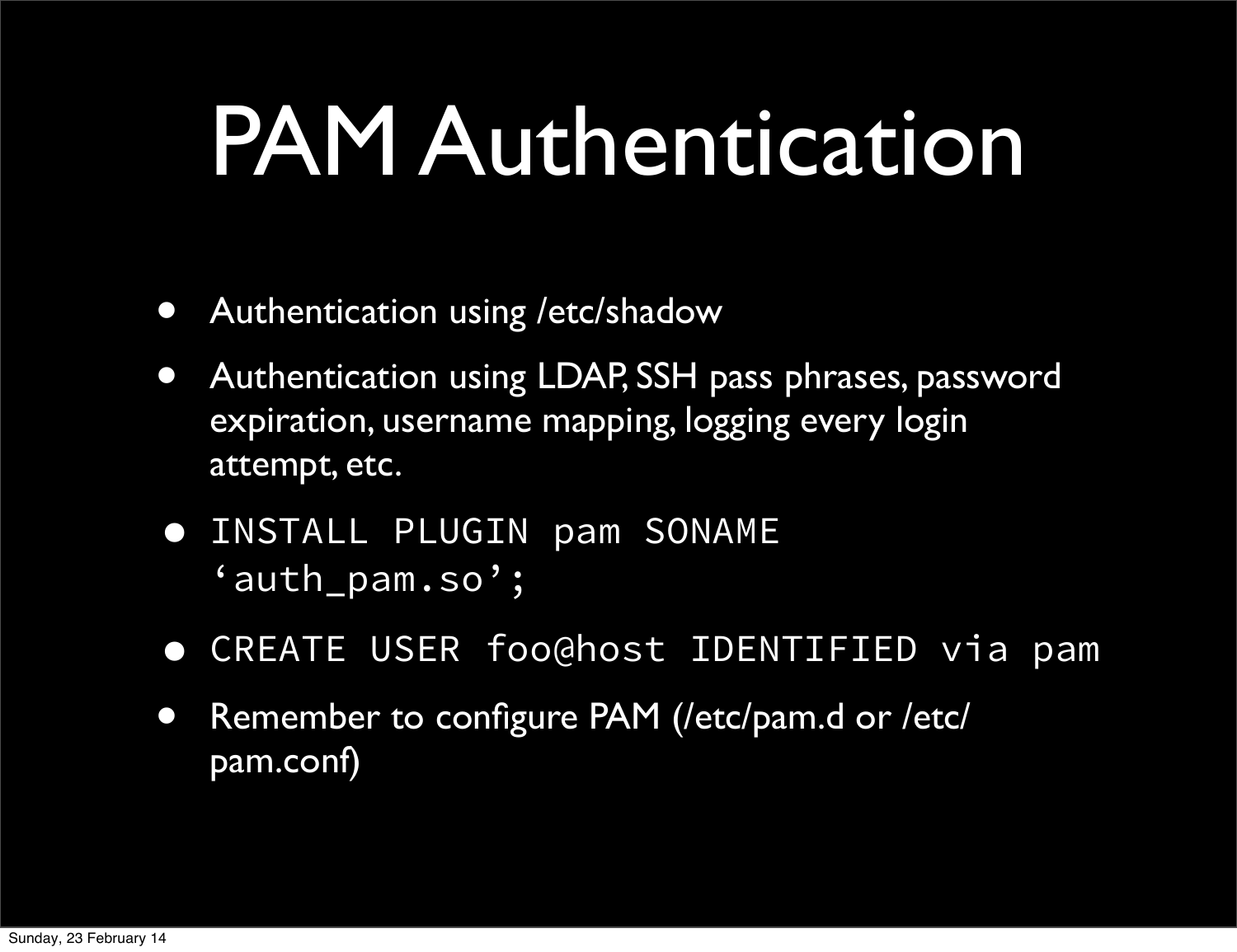## SphinxSE

- CREATE TABLE t1 (..) ENGINE=SPHINX CONNECTION="sphinx://localhost:9312/test";
- Engine connects to Sphinx searchd
- Let indexing, searching, sorting, filtering be performed by Sphinx
	- instead of WHERE, ORDER BY, LIMIT
	- Sphinx is optimized/fast for these tasks
- Most of the Sphinx API is exposed to engine
- JOIN search table with other MySQL tables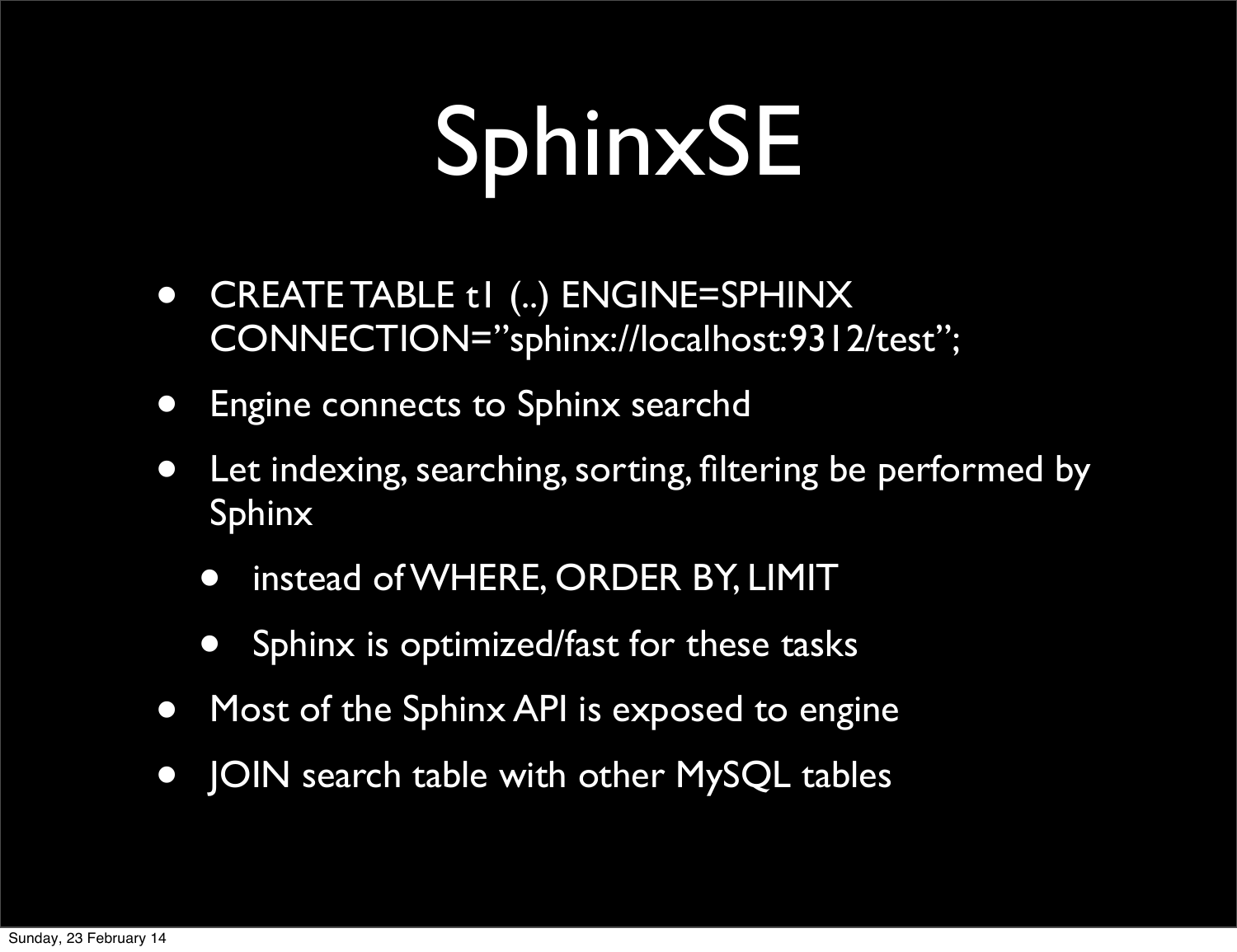## GIS support.

- MySQL has OpenGIS SFS (Simple feature access, SQL access method)
	- Now, SQL with full geometry types
	- ST prefix
- MyISAM, Aria for SPATIAL & non-spatial indexes
- Use Osmosis, you can load all OpenStreetMap data into MariaDB now
- <https://mariadb.com/kb/en/gis-features-in-533/>
- <https://mariadb.com/kb/en/openstreetmap-dataset/>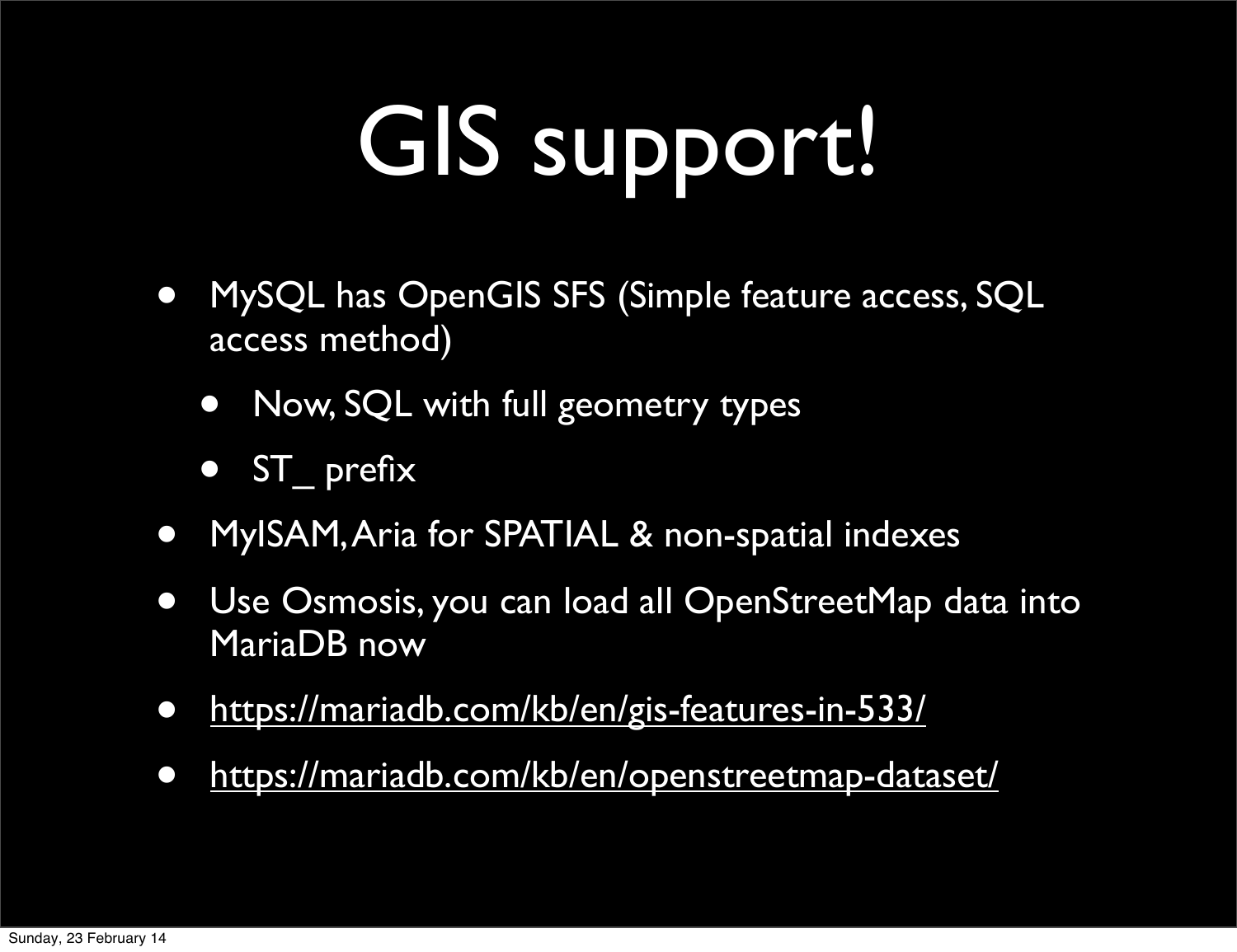- Support for atomic writes on FusionIO **DirectFS**
- Optimizer collects & can use histogram-based statistics for non-indexed columns
- Better table discovery, so FederatedX has assisted discovery, Sequence engine (creates ascending/descending sequences, useful in joins)
- SHOW PLUGINS SONAME;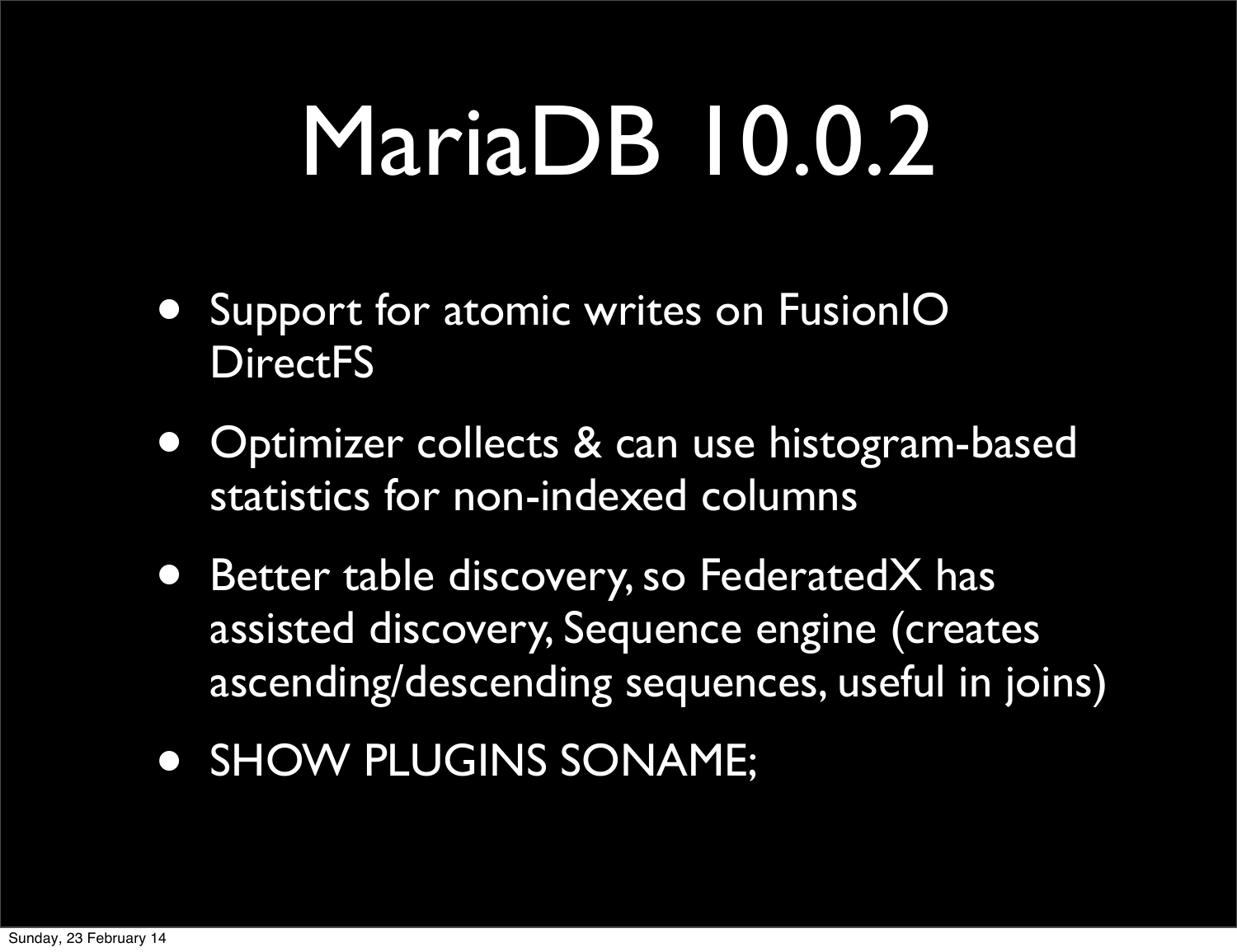- SPIDER storage engine for database sharding merged
- Audit plugin
- complete PERFORMANCE SCHEMA
	- INFORMATION SCHEMA with upstream defaults too
- Online ALTER for InnoDB and thread information for in-place operations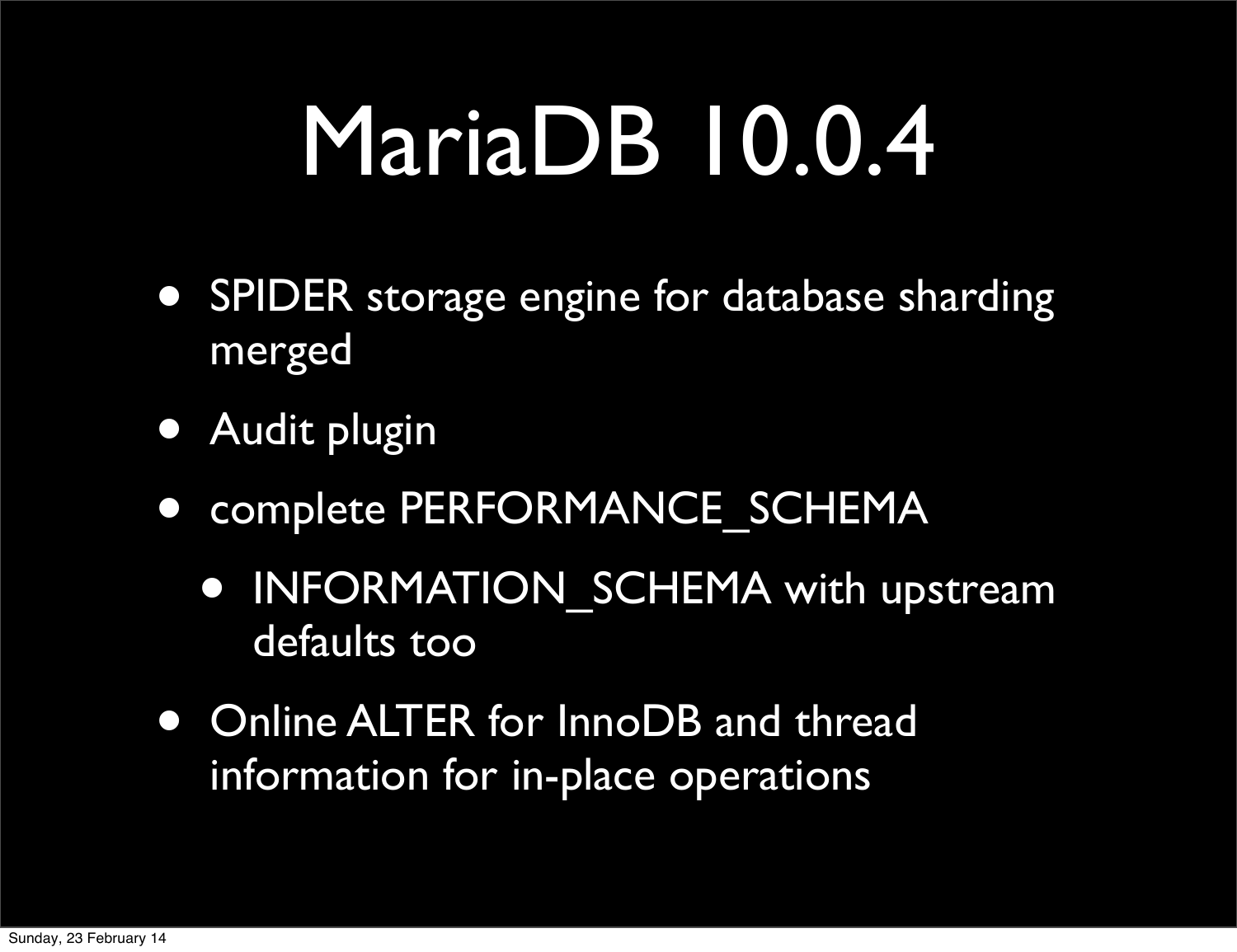- Parallel replication - [https://mariadb.com/](https://mariadb.com/kb/en/parallel-replication/) [kb/en/parallel-replication/](https://mariadb.com/kb/en/parallel-replication/)
	- [•](https://mariadb.com/kb/en/parallel-replication/) automatically detect independent transactions, parallel within same table, adapts to master load, and preserves commit ordering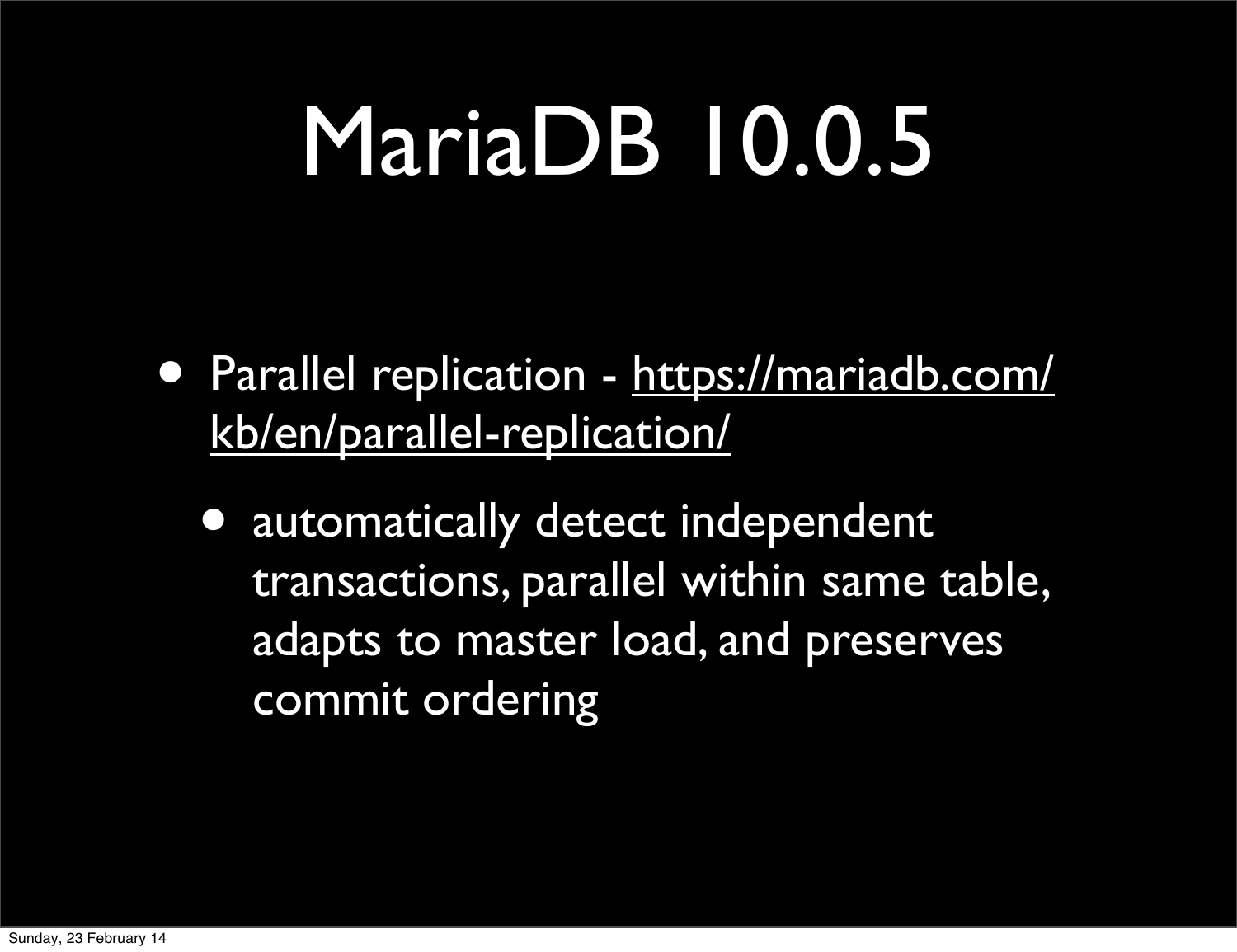- Serious incompatibility and data corruption of DATETIME and DATE types due to get\_innobase\_type\_from\_mysql\_type refactor combined with InnoDB Online DDL
- [https://mariadb.atlassian.net/browse/](https://mariadb.atlassian.net/browse/MDEV-5248) [MDEV-5248](https://mariadb.atlassian.net/browse/MDEV-5248)
- Fixed upgrades from MySQL 5.1 -> MariaDB
- Parallel replication improvements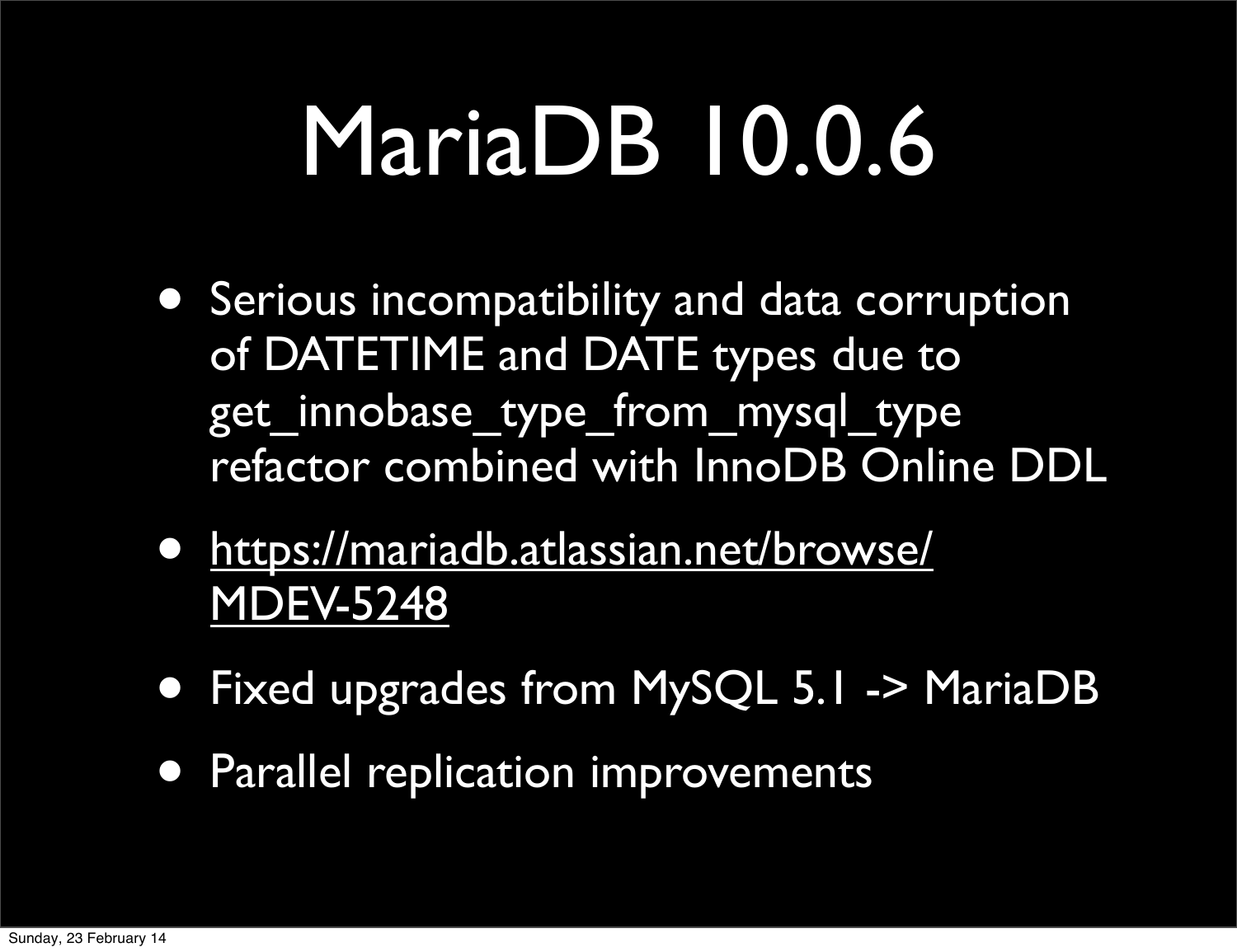- Mostly bug fixes, to stabilise the code
- XtraDB 5.6 merged (InnoDB still default)
- OQGraph v3 stores data on disk, persistent, larger graph support
- INFORMATION\_SCHEMA.METADATA\_L OCK INFO plugin to see active metadata locks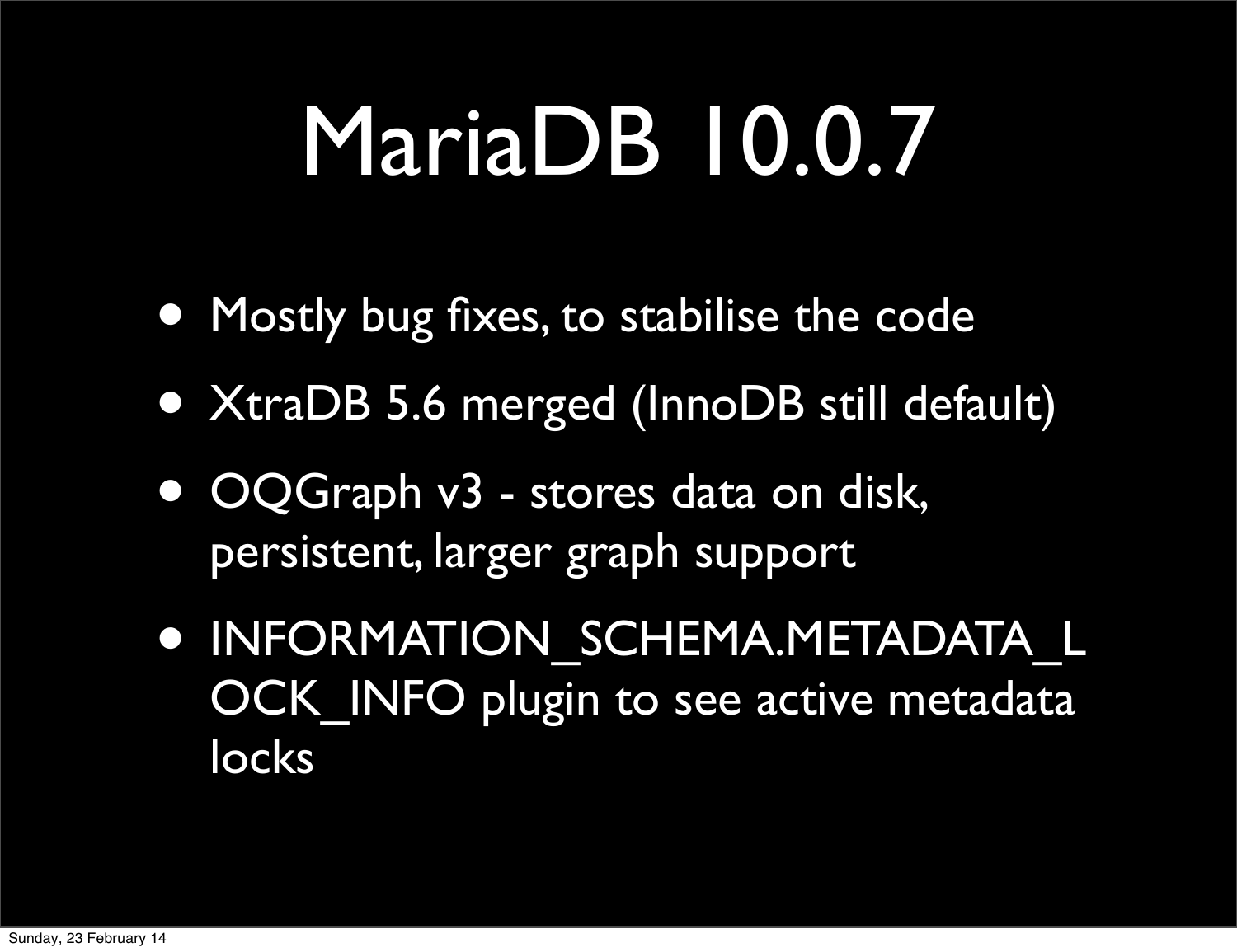# MariaDB 10.0.8 (RC)

- Upgraded bundled PCRE library
- Upgraded InnoDB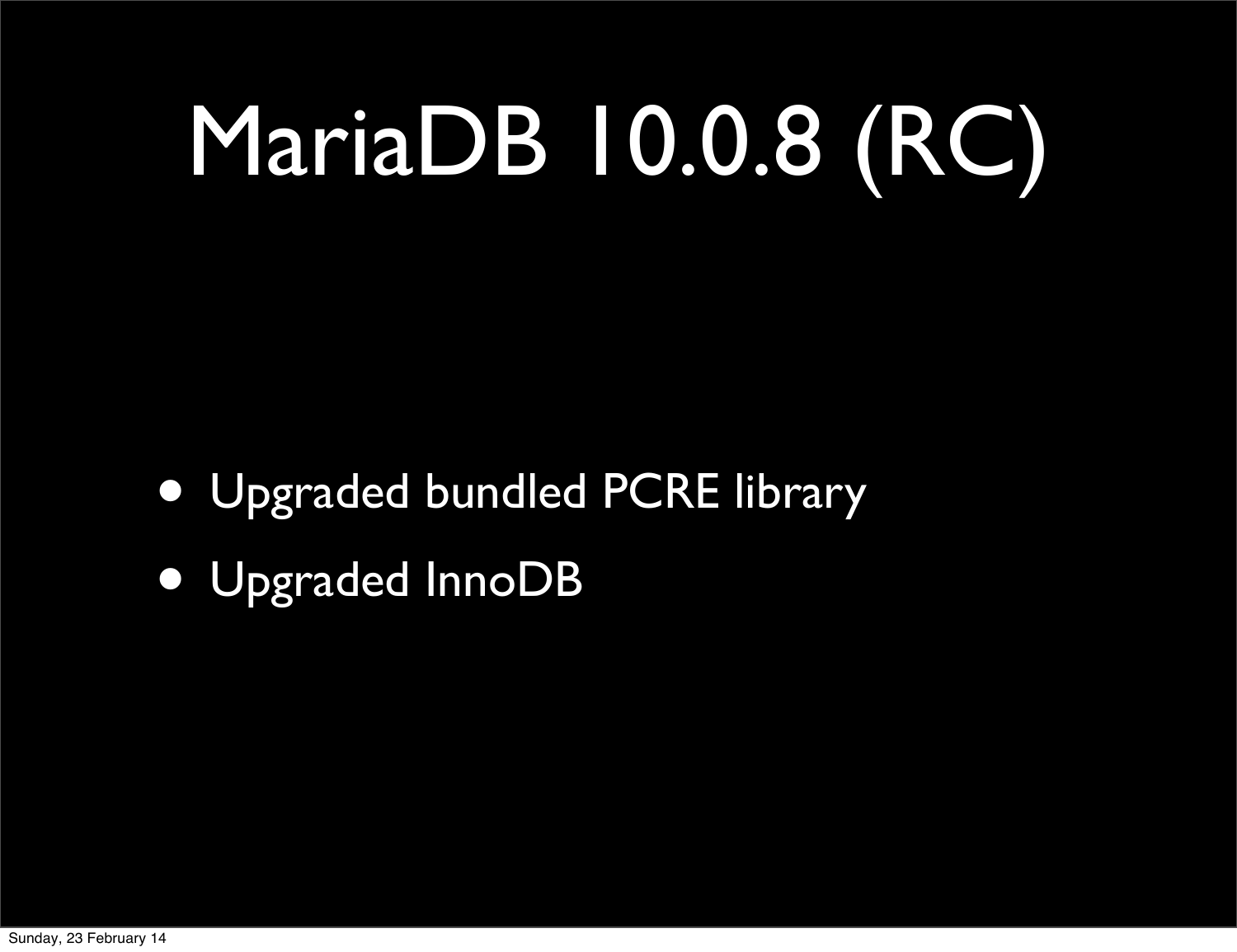#### TokuDB

- Opensource separate MariaDB 5.5+TokuDB/ integrated in 10.0.5
- Improved insert (10-20x faster) & query speed, compression (up to 90% space reduction), replication performance and online schema flexibility
- Uses Fractal Tree Indexes instead of B-Tree
- Tests & builds of TokuDB on multiple platforms (think greater distribution)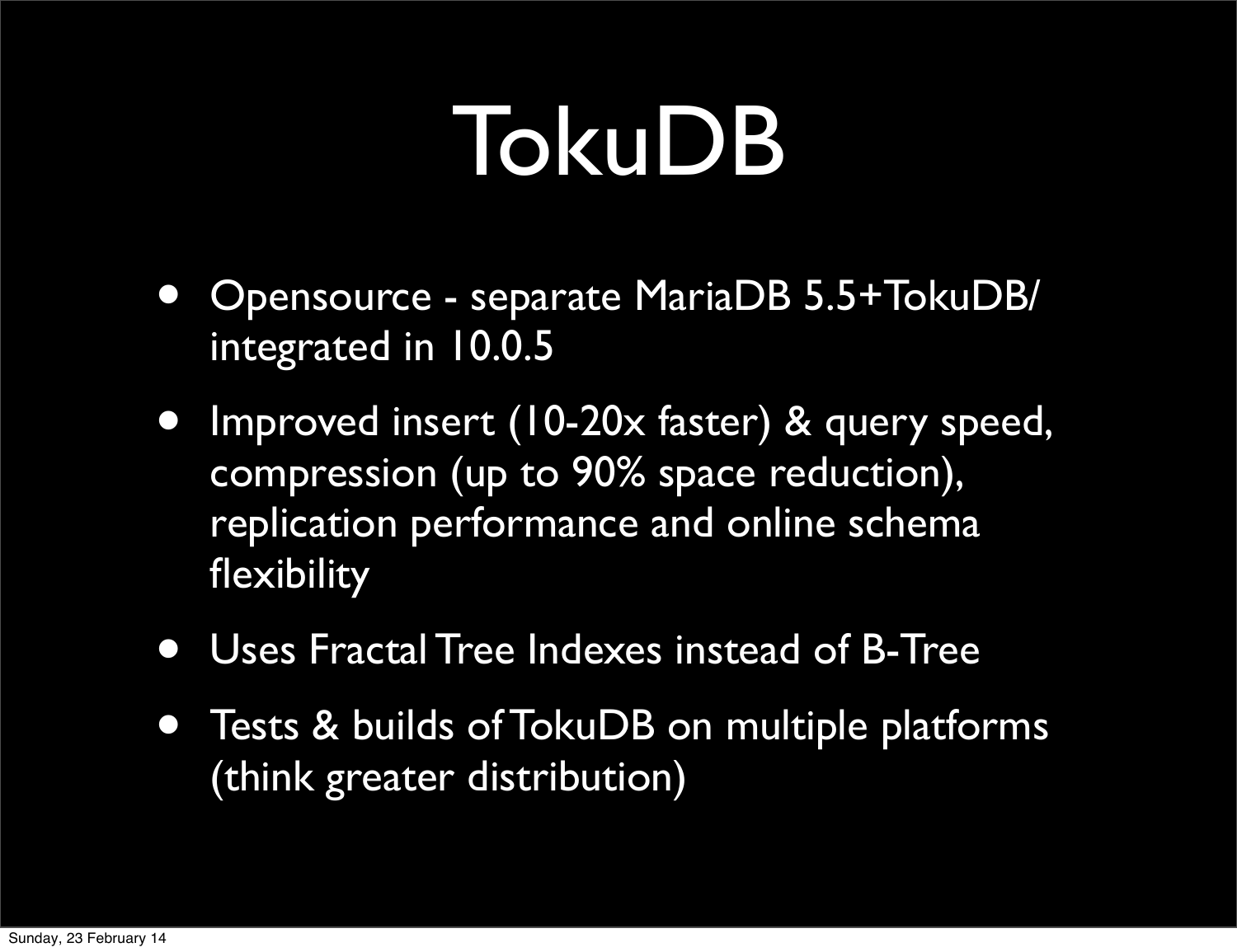# CONNECT Storage Engine

- Made by Olivier Bertrand
- Read, write & update files in different storage formats:
	- .DBF (dBASE format)
	- .CSV
	- .INI
	- XML
	- ODBC
- Possible to join data from CassandraSE, XtraDB and an ODBC data source like Oracle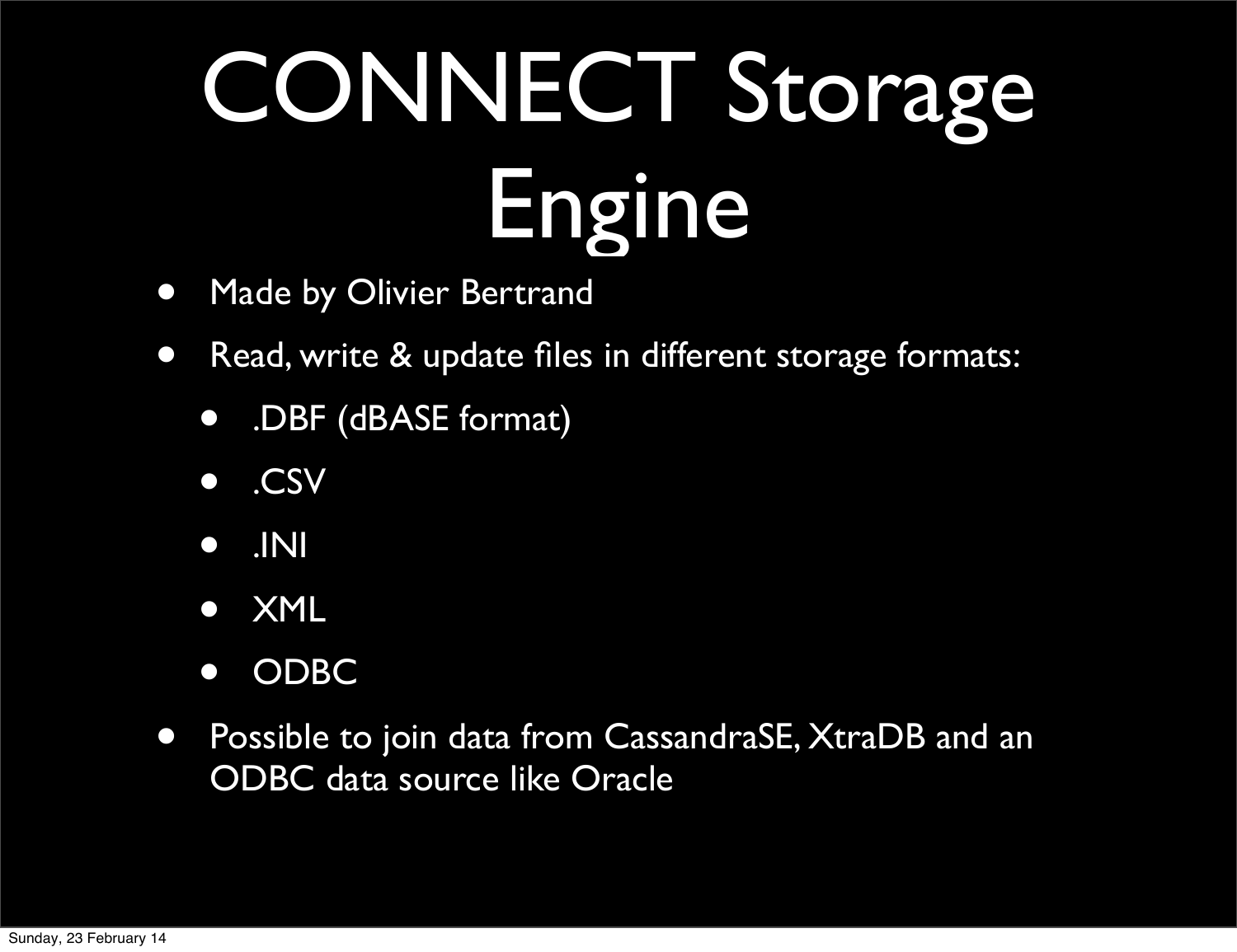## Roadmap

- MariaDB has already a superset of features in MySQL
- MariaDB 10.0 series will be *mostly* compatible with MySQL 5.6
	- see no EXPLAIN FORMAT=JSON, InnoDB memcached plugin, etc.
- 5.6 complete + 5.7 equivalent should be 10.1 (release aim: end-2014, early-2015)
	- 100% OpenGIS compliance, ANALYZE TABLE as online operation, IPv6 datatype, query logging, summary per query, audit for specific users, etc. -- see jira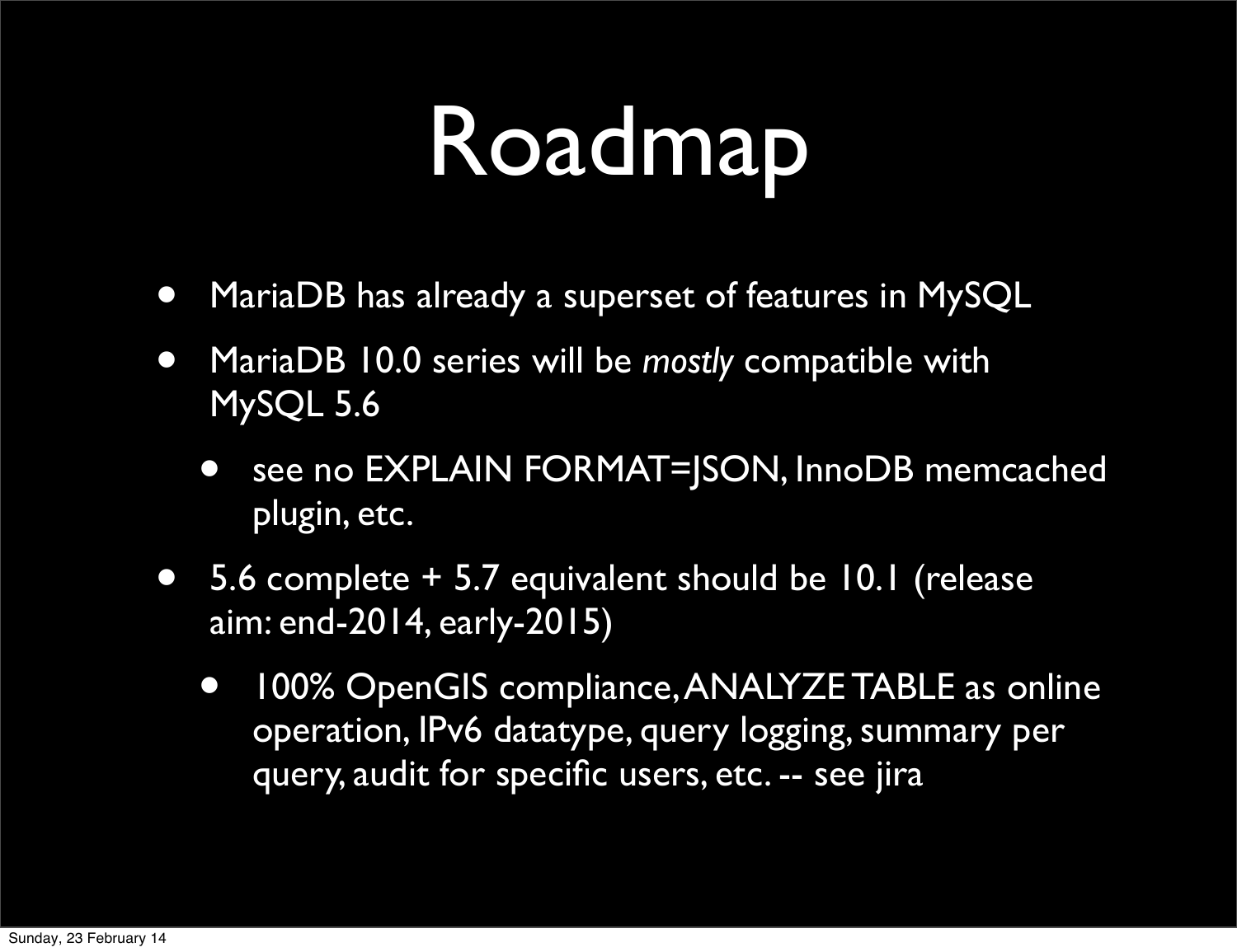# MariaDB 10 has MySQL Enterprise features

- **Threadpool**
- PAM authentication plugin
- Audit plugin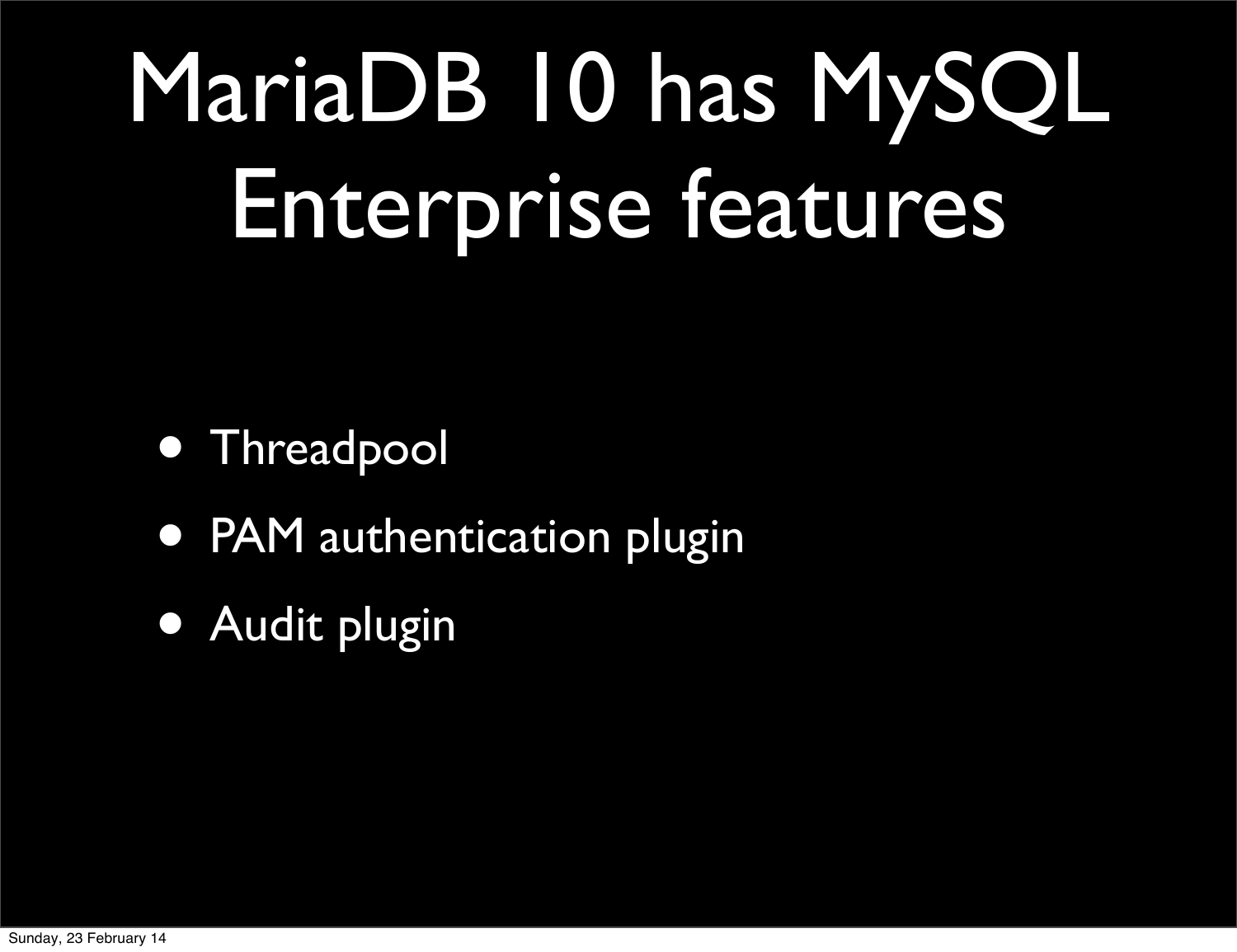## MariaDB Galera Cluster

- MariaDB Galera Cluster is made for today's cloud based environments. It is fully readwrite scalable, comes with synchronous replication, allows multi-master topologies, and guarantees no lag or lost transactions.
- Currently 5.5-based
- 10.0.7 release as alpha, wsrep API v25, Galera 25.3.2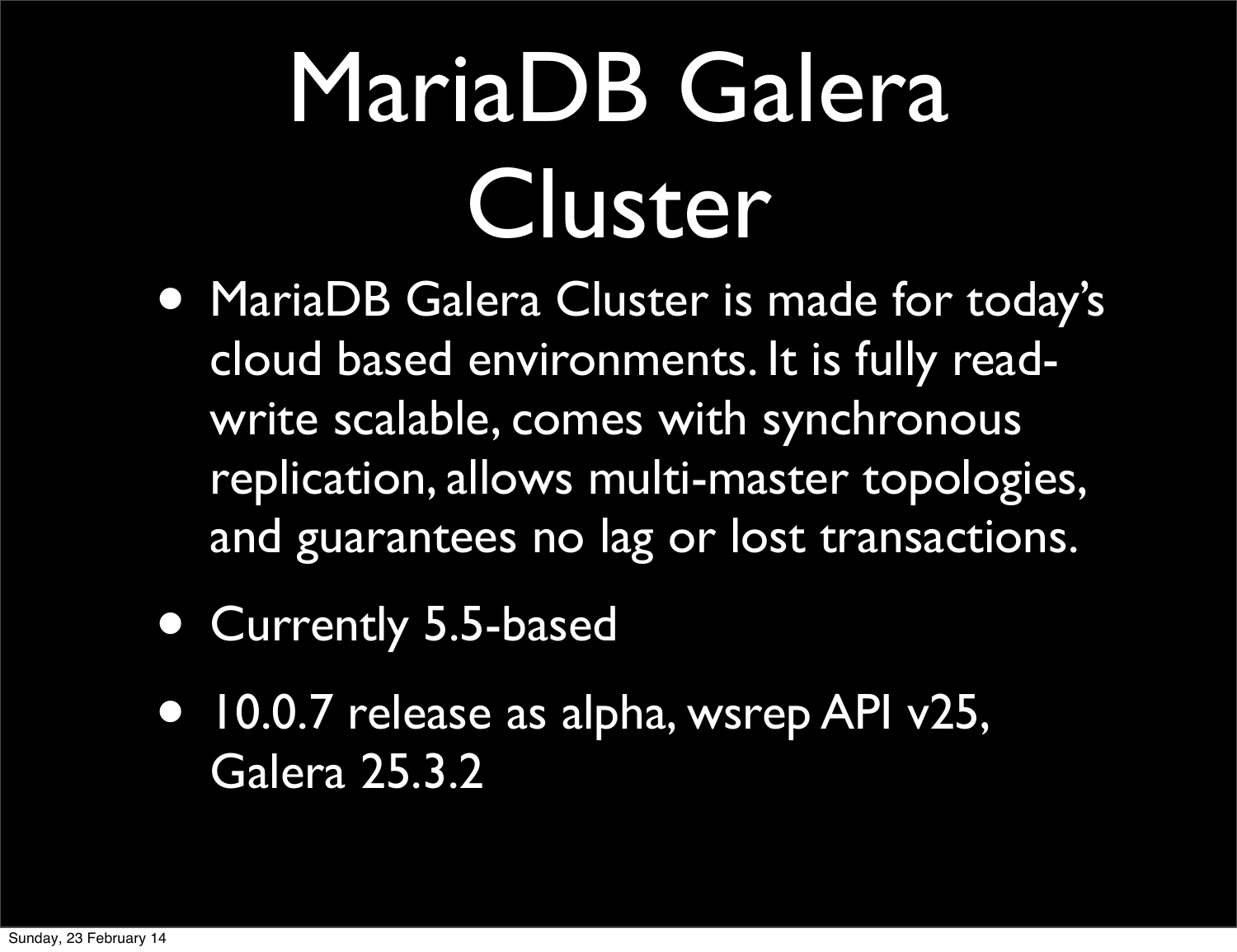# MariaDB LGPL Connectors

#### • <sup>C</sup>

- Java
- ODBC
- Works with MariaDB, Percona Server, MySQL
- Credit goes to: old LGPL client library for C, Drizzle driver for Java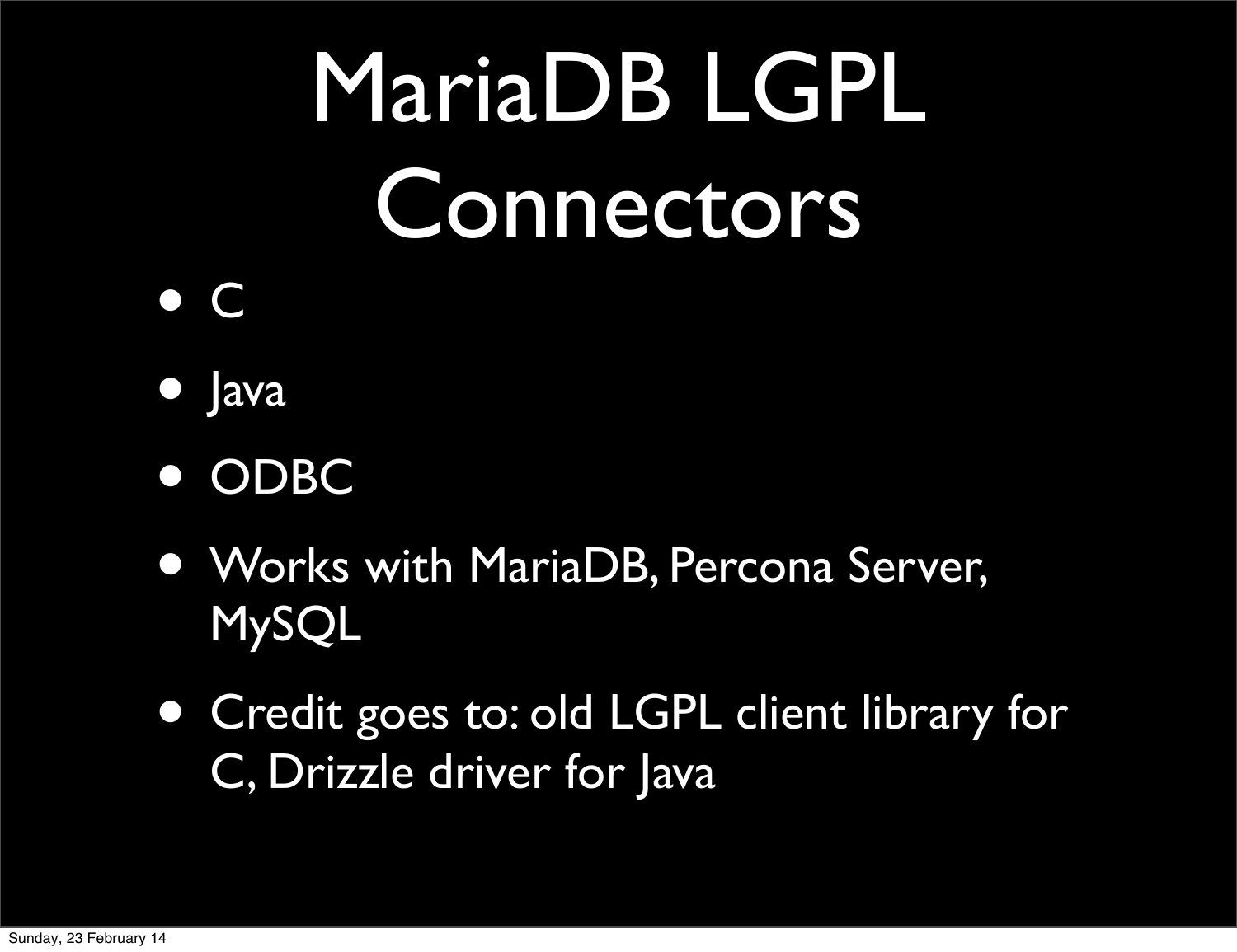#### Benchmarks

- "Lies, damned lies, and statistics" Mark Twain
	- [http://blog.mariadb.org/sysbench-oltp](http://blog.mariadb.org/sysbench-oltp-mysql-5-6-vs-mariadb-10-0/)[mysql-5-6-vs-mariadb-10-0/](http://blog.mariadb.org/sysbench-oltp-mysql-5-6-vs-mariadb-10-0/)
	- [http://dimitrik.free.fr/blog/archives/2013/02/](http://dimitrik.free.fr/blog/archives/2013/02/mysql-performance-mysql-56-vs-mysql-55-vs-mariadb-55.html) [mysql-performance-mysql-56-vs-mysql-55](http://dimitrik.free.fr/blog/archives/2013/02/mysql-performance-mysql-56-vs-mysql-55-vs-mariadb-55.html) [vs-mariadb-55.html](http://dimitrik.free.fr/blog/archives/2013/02/mysql-performance-mysql-56-vs-mysql-55-vs-mariadb-55.html)
- Yes, we've gotten Oracle to notice MariaDB :-)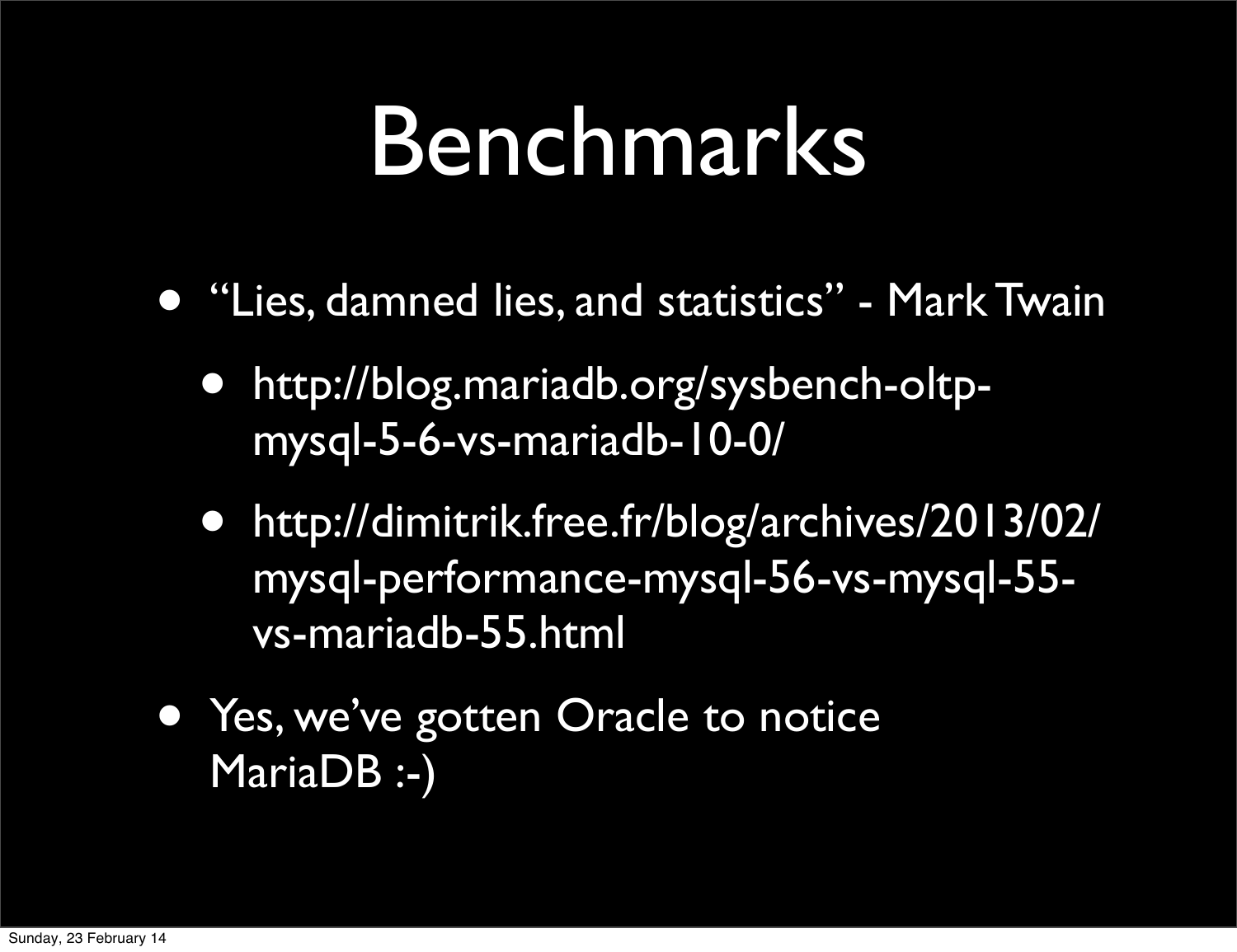## Continued commitments

- Security
	- Since about a year now, we're the go-to people for security good track record
- We don't like regressions
	- [http://www.skysql.com/blogs/hartmut/nasty-innodb-regression](http://www.skysql.com/blogs/hartmut/nasty-innodb-regression-mysql-5525)[mysql-5525](http://www.skysql.com/blogs/hartmut/nasty-innodb-regression-mysql-5525)
	- [http://www.skysql.com/blogs/kolbe/heads-no-more-query-cache](http://www.skysql.com/blogs/hartmut/nasty-innodb-regression-mysql-5525)[partitioned-tables-mysql-5523](http://www.skysql.com/blogs/hartmut/nasty-innodb-regression-mysql-5525)
- We care about backward compatibility & introduce features carefully
	- XtraDB innodb\_adaptive\_checkpoint=none|reflex|estimate| keep\_average (no more reflex...)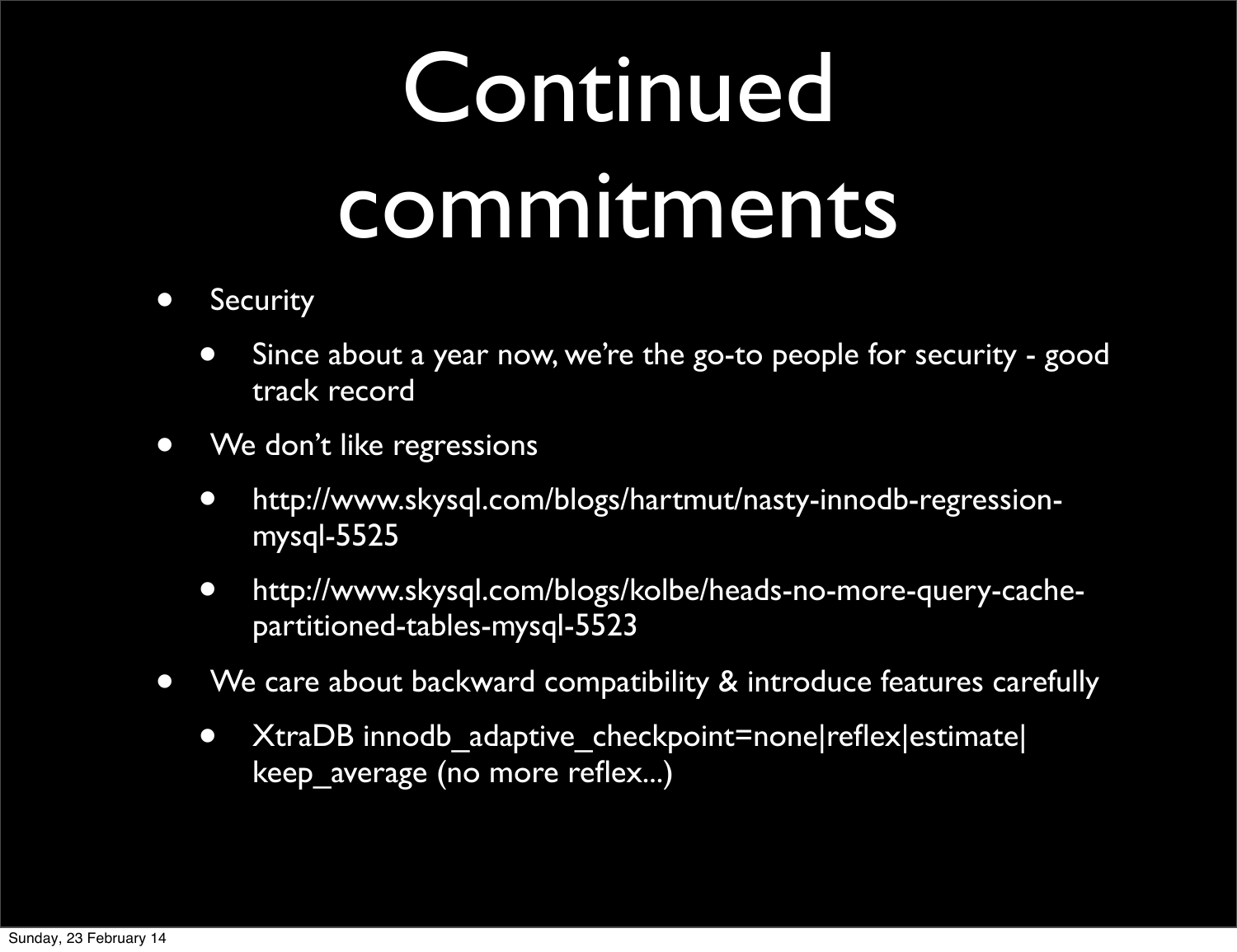## Community involvement

- Many features since MariaDB 5.2 have come from the community or are sponsored features (5.3, 5.5)
- Knowledgebase has 3,000+ articles in English
- 6-figure monthly downloads (more users from mirrors + distributions)
- Active mailing lists (stats on KB)
- Google Summer of Code 2013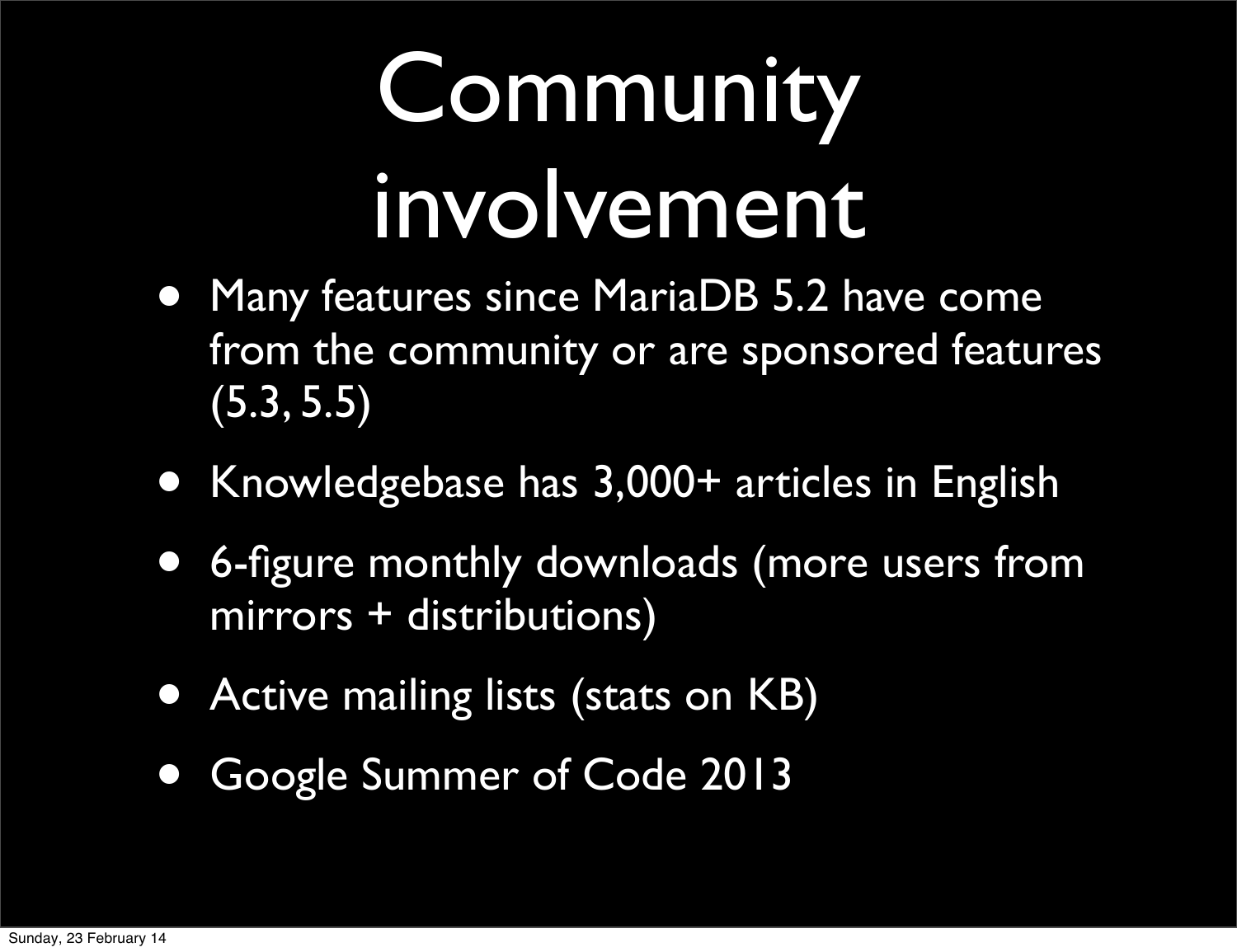## MariaDB is gaining popularity

- Wikipedia (English, German), Wikidata running MariaDB 5.5
- Google has public commitment to adapt, QA MariaDB 10
- Fedora, OpenSUSE shipping MariaDB as a default
- Slackware, Chakra Linux, ArchLinux have followed suit
- Many success stories at KB: Limelight Networks, Nimbuzz, Paybox, FictionPress, OLX, SlashGear, Web of Trust, SpamExperts, Cougarboard, etc.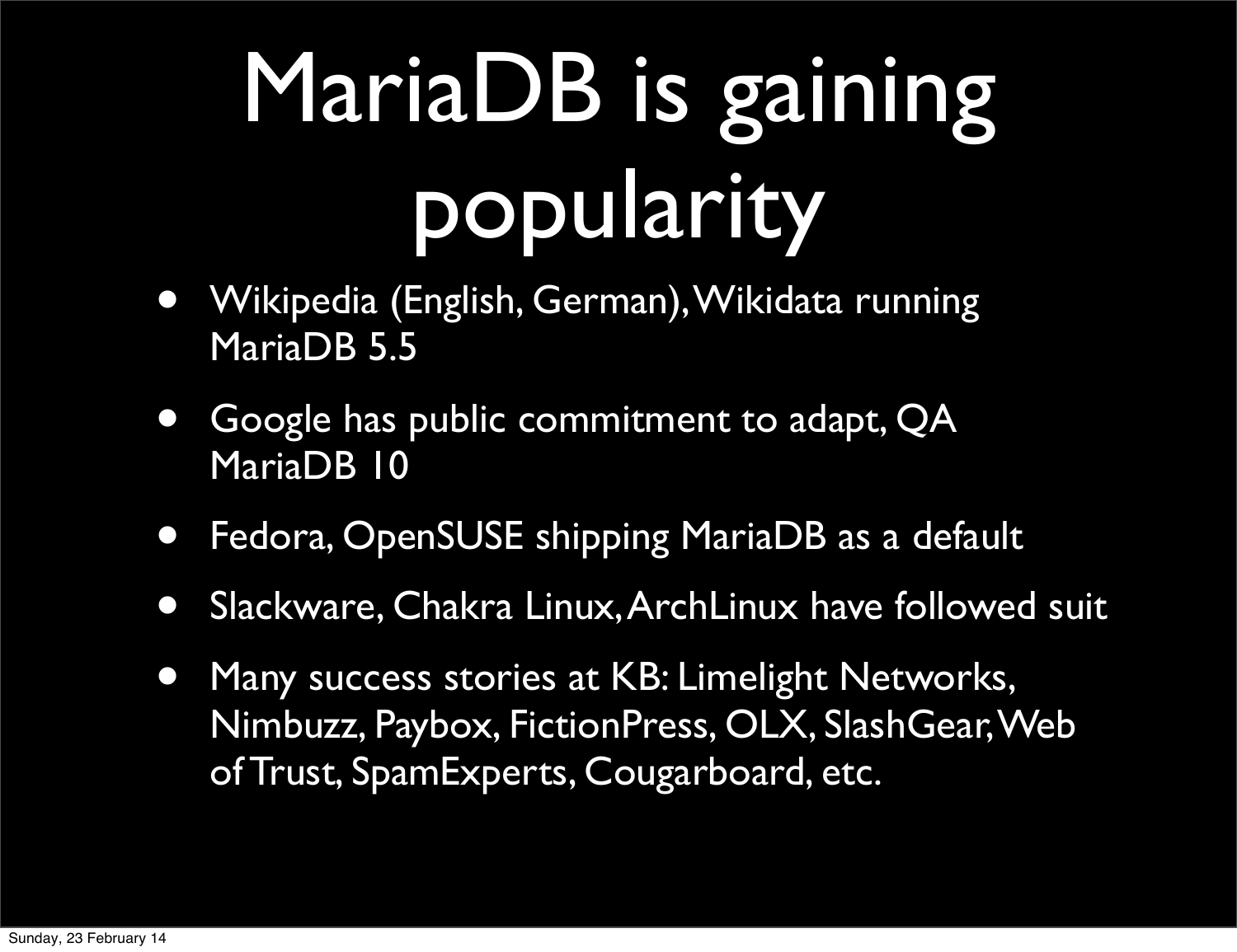# Well supported

- Everyone supports MariaDB from a support standpoint with the exception of **Oracle**
- SkySQL, Percona, etc.
- Jelastic has it as PaaS too
- We support all GA releases for 5 years for security, etc.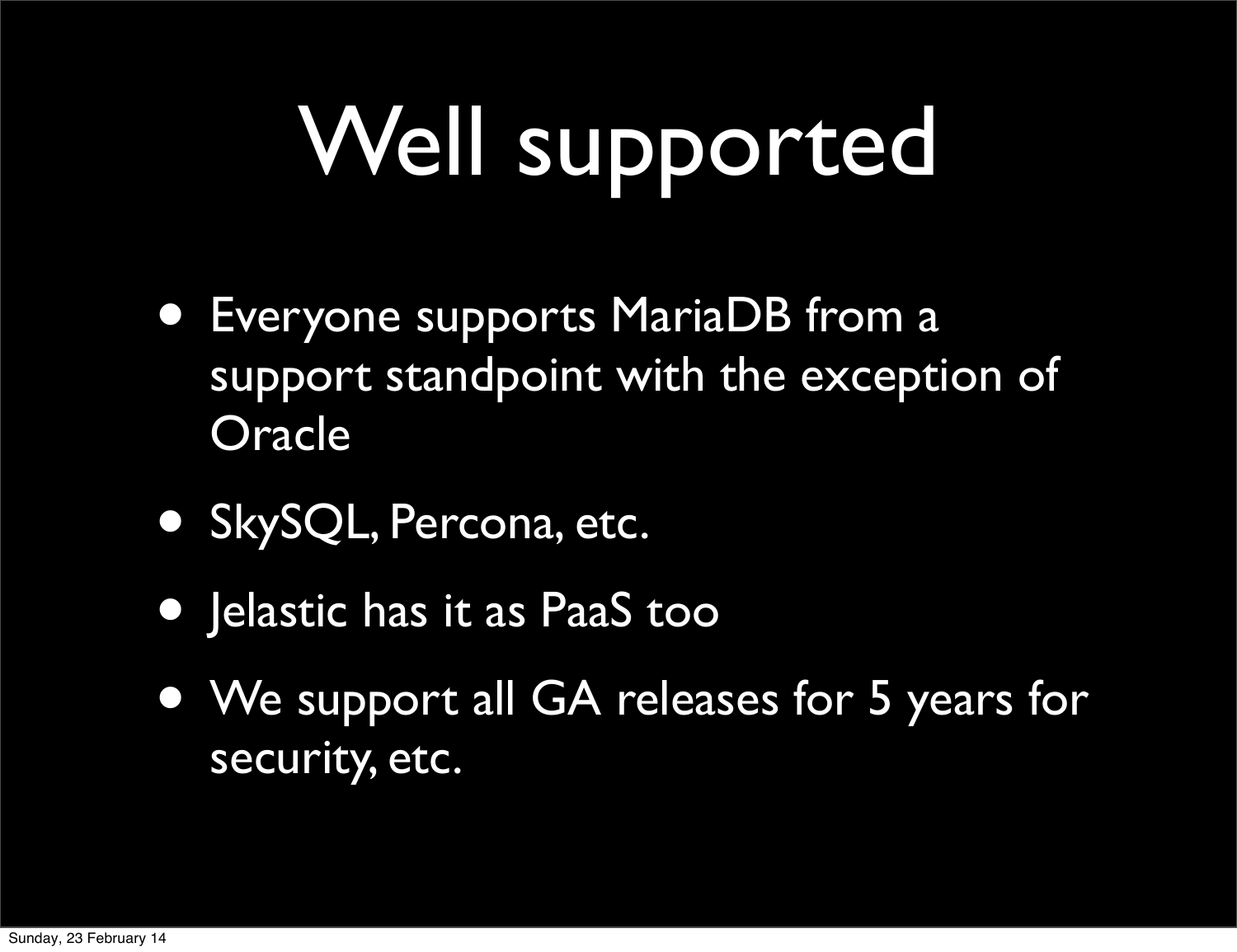## User stats plugin

• Disabled by default, consider enabling it to show use! [http://mariadb.org/feedback\\_plugin/](http://mariadb.org/feedback_plugin/)

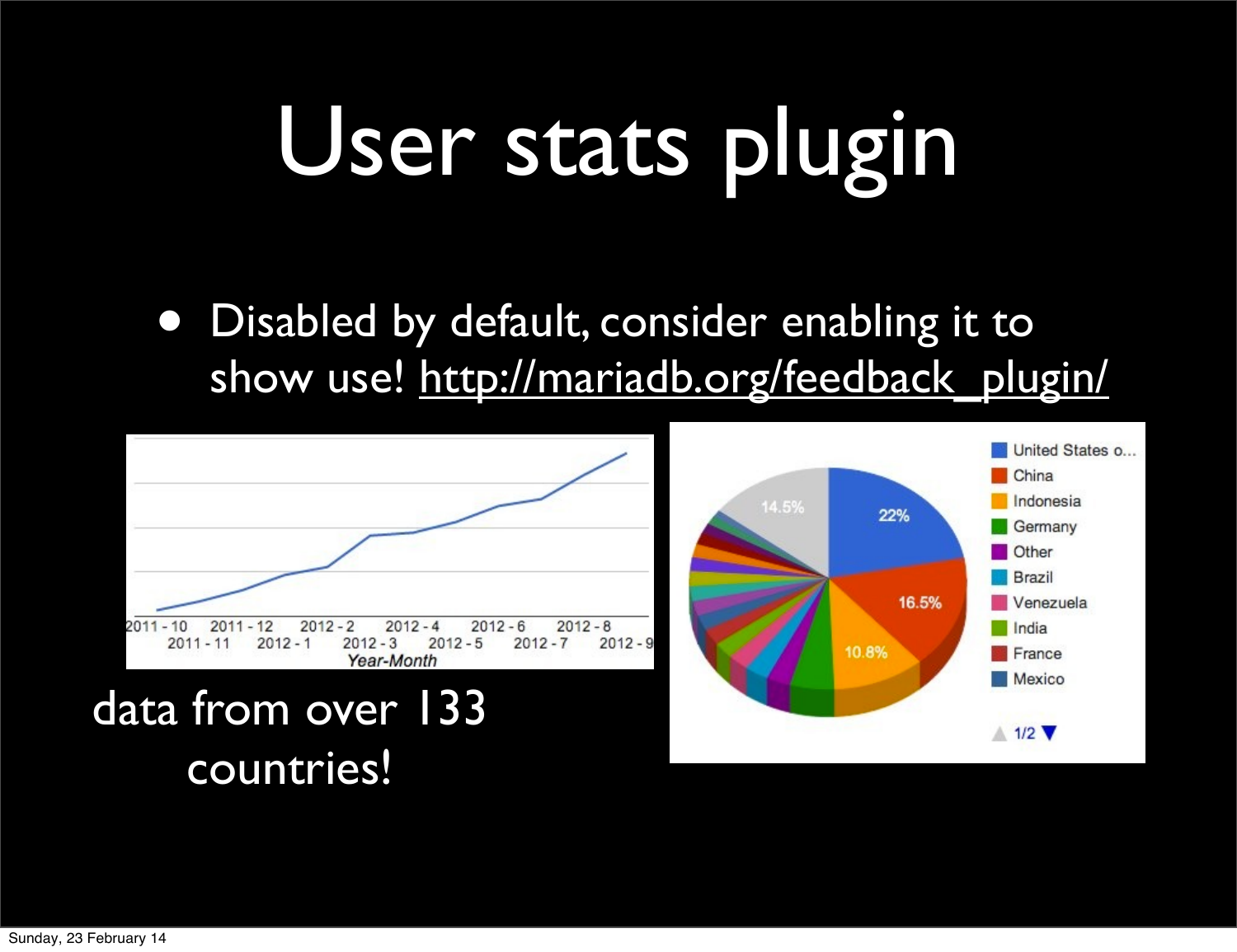# Compatibility with MySQL

- No NDB Cluster
- XtraDB enabled as default up to 5.5, InnoDB in 10.0 (for now)
	- XtraDB from Percona Server 5.6 merged, but we're thinking of just InnoDB as default
- Optimizer: no worse than current plan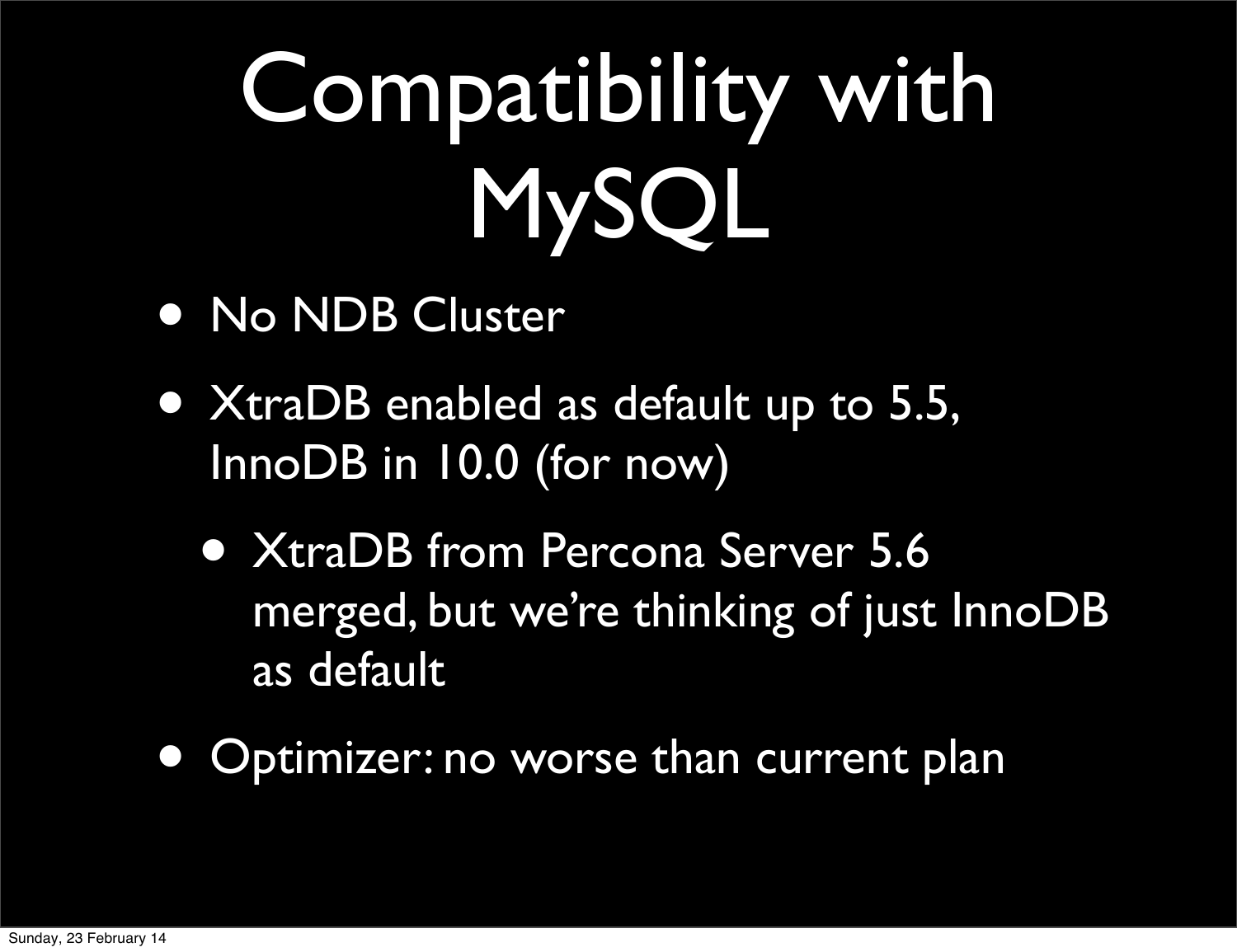

• Can I replicate from MySQL 5.6 to MariaDB 10.x?

• Yes

- Can I replicate from MariaDB 10.x to MariaDB 5.5?
	- Yes
- Can I replicate from MariaDB 10.x to MySQL 5.5/5.6?
	- No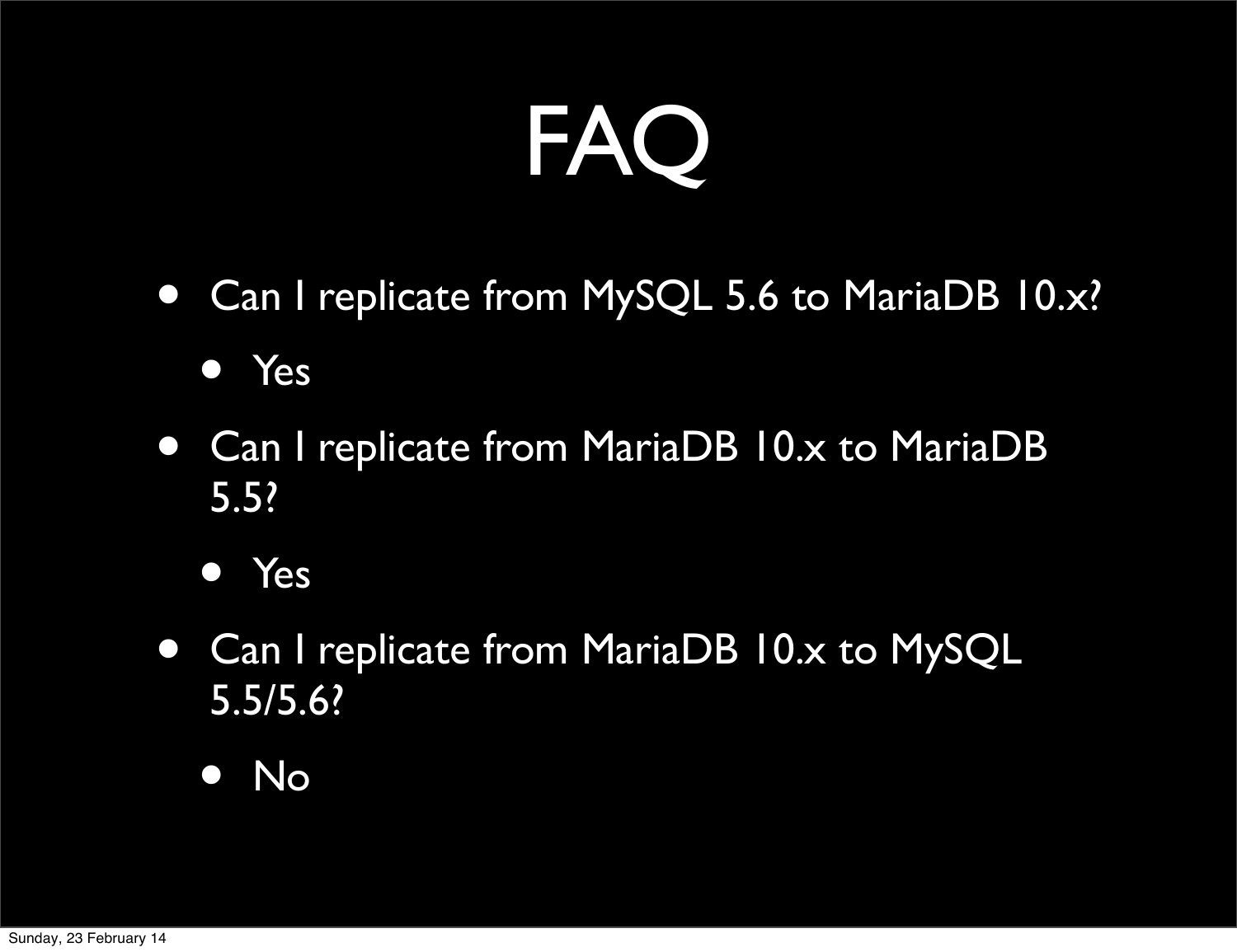## FAQ on tools

- SELECT VERSION() returns 10.0.5- MariaDB
- Version string in handshake packet will be 5.5.30-mysql-10.0.2-MariaDB (mysql#68187, MDEV-4088)
- Tools should start recognising MariaDB for additional feature-set (mytop, HeidiSQL, etc.)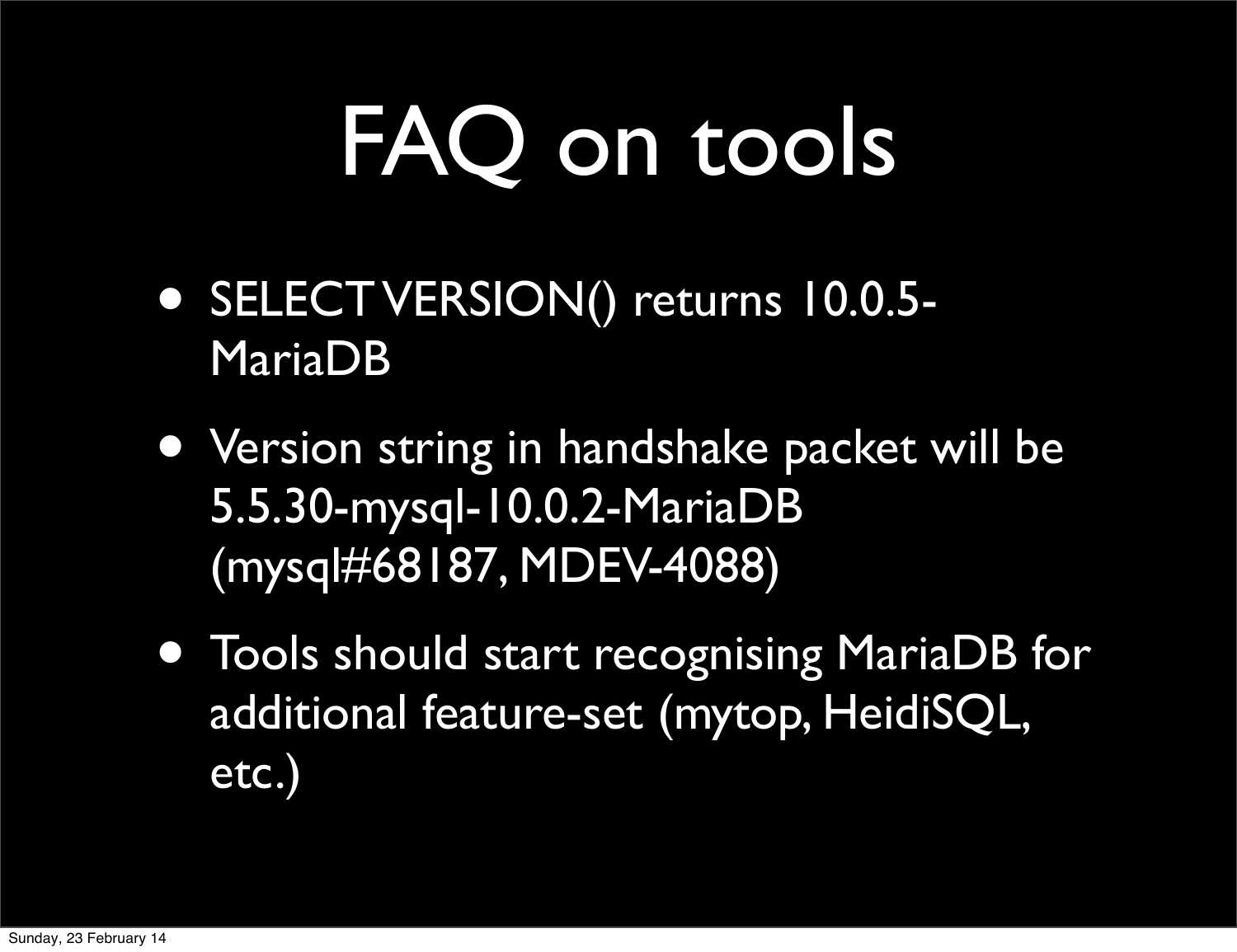#### Conclusion

- We've spent a lot of time adding features, some in parallel, some ahead
- MariaDB is binary compatible with MySQL
- Open bugs system, test suite, discussion lists
- Opensource, feature rich, no commercial extensions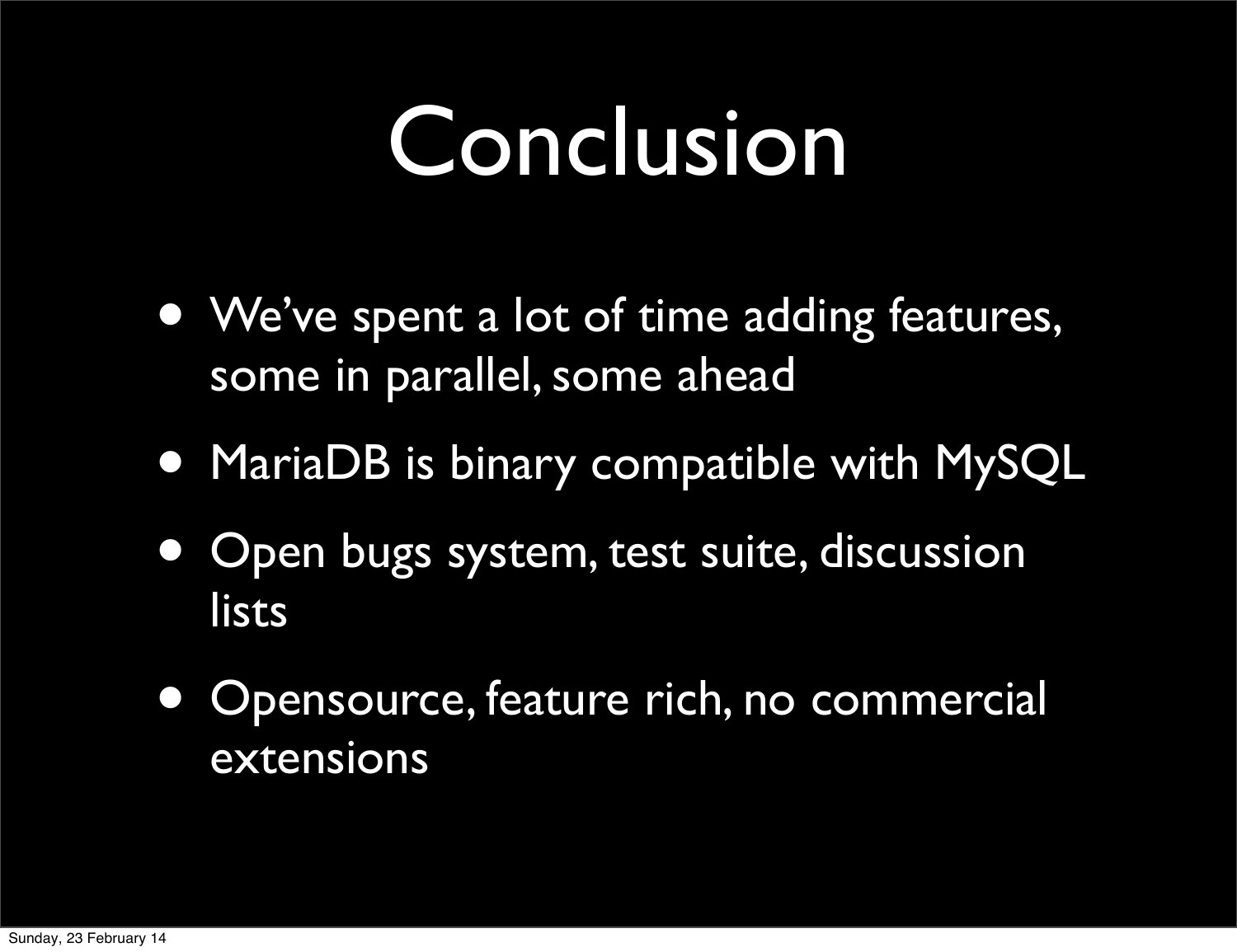#### Books

- MariaDB Crash Course, Ben Forta (September 2011)
- Getting Started with MariaDB, Daniel Bartholomew (October 2013)
- MariaDB Cookbook (coming soon early 2014)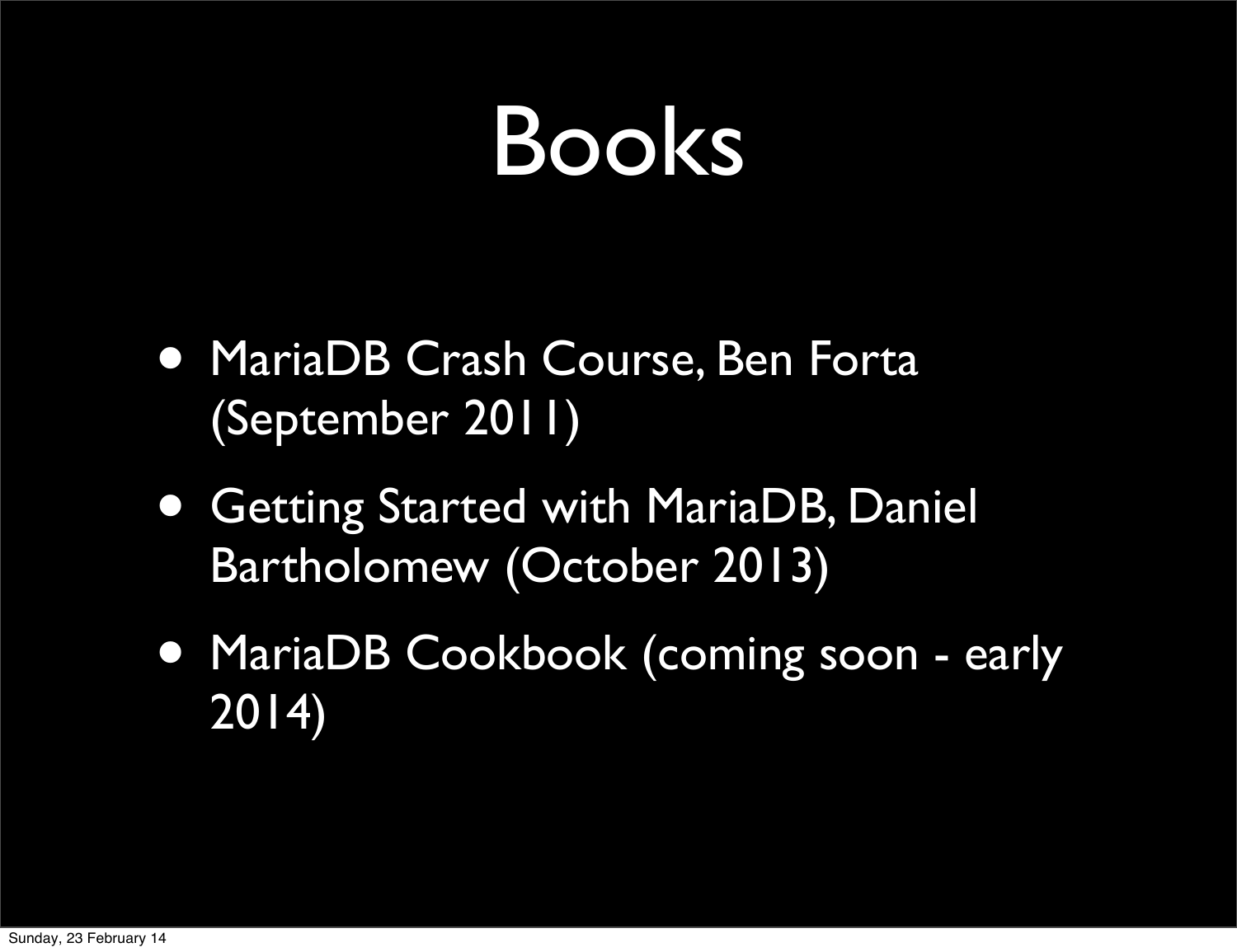#### Resources

- bugs: mariadb.org/jira
- low traffic **announce** mailing list: [http://lists.askmonty.org/cgi](http://lists.askmonty.org/cgi-bin/mailman/listinfo/announce)[bin/mailman/listinfo/announce](http://lists.askmonty.org/cgi-bin/mailman/listinfo/announce)
- [maria-discuss@lists.launchpad.net](mailto:maria-discuss@lists.launchpad.net)
- [maria-developers@lists.launchpad.net](mailto:maria-developers@lists.launchpad.net)
- fb.com/MariaDB.dbms
- twitter: @mariadb
- google plus: +MariaDB
- #maria on irc.freenode.net

#### **• <https://mariadb.com/kb/en/>**